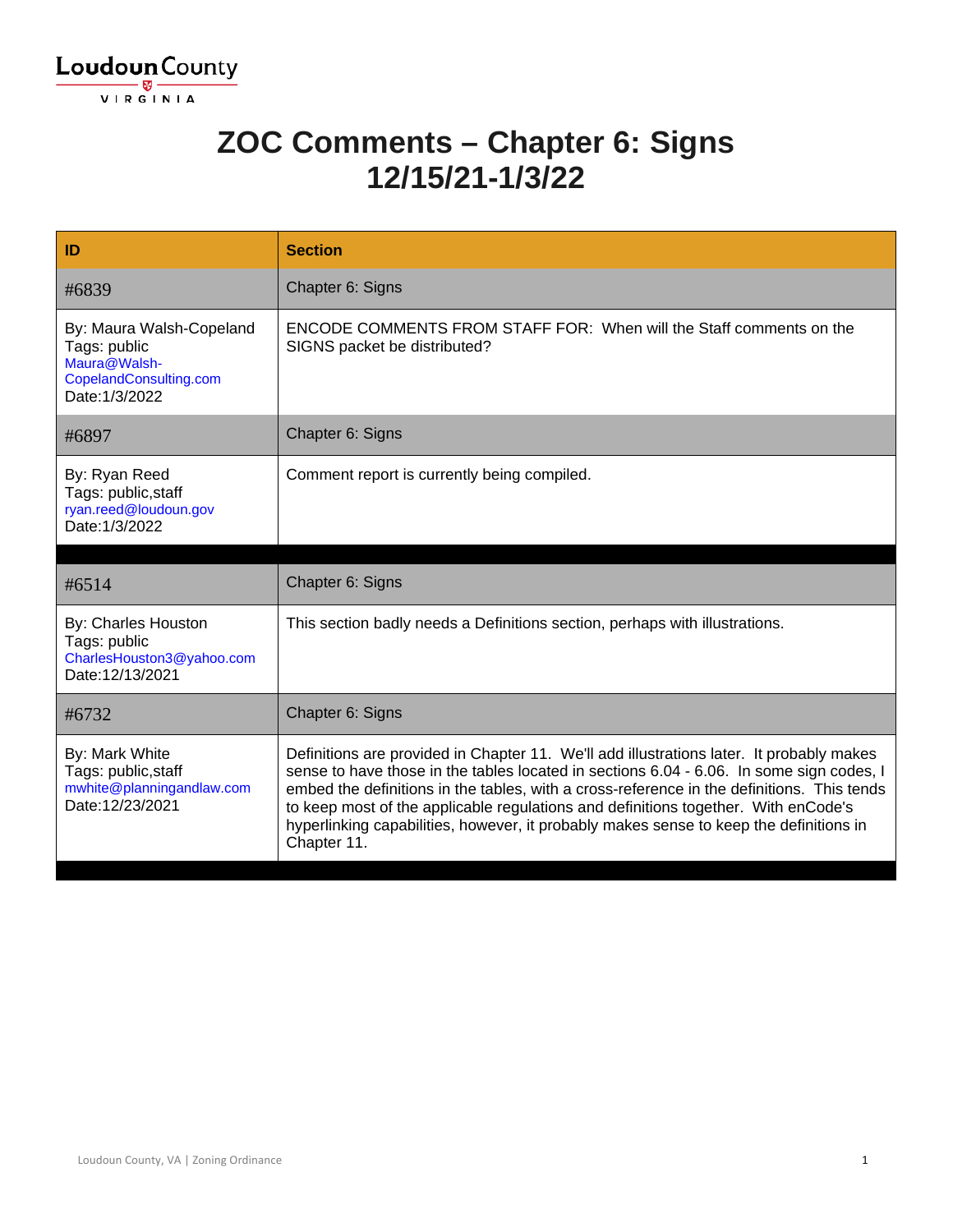#### $\underbrace{\textbf{Loudoun}\xspace}_{\text{VIR GINIA}}$

| #6517                                                                                                 | Chapter 6: Signs                                                                                                                                                                                                                                                                                                                                                                                                                                                                                                                                                                                                                                                                                                                                                                                                                                                                                                                                                                                                                                                                                                                                                                                                                           |
|-------------------------------------------------------------------------------------------------------|--------------------------------------------------------------------------------------------------------------------------------------------------------------------------------------------------------------------------------------------------------------------------------------------------------------------------------------------------------------------------------------------------------------------------------------------------------------------------------------------------------------------------------------------------------------------------------------------------------------------------------------------------------------------------------------------------------------------------------------------------------------------------------------------------------------------------------------------------------------------------------------------------------------------------------------------------------------------------------------------------------------------------------------------------------------------------------------------------------------------------------------------------------------------------------------------------------------------------------------------|
| By: Charles Houston<br>Tags: public<br>CharlesHouston3@yahoo.com<br>Date:12/13/2021                   | Mark's paper suggested some good ideas, such as not allowing political signs more<br>than 60 days before an election. I'd like to se ZOC brainstorm that part of the report.<br>For example, is ANY flag permitted, or only those of a government? Can HOAs ban<br>signs, and if so, what kinds of signs.                                                                                                                                                                                                                                                                                                                                                                                                                                                                                                                                                                                                                                                                                                                                                                                                                                                                                                                                  |
|                                                                                                       | Like many things brought to ZOC, this section would benefit from general discussion.                                                                                                                                                                                                                                                                                                                                                                                                                                                                                                                                                                                                                                                                                                                                                                                                                                                                                                                                                                                                                                                                                                                                                       |
| #6731                                                                                                 | Chapter 6: Signs                                                                                                                                                                                                                                                                                                                                                                                                                                                                                                                                                                                                                                                                                                                                                                                                                                                                                                                                                                                                                                                                                                                                                                                                                           |
| By: Mark White<br>Tags: public, staff<br>mwhite@planningandlaw.com<br>Date:12/23/2021                 | Noted. Political signs are folded into an overall temporary sign category because we<br>cannot call signs out based on their message. However, we can establish content-<br>neutral time limits for temporary signs in general. The same applies to flags - we have<br>to treat flags the same way regardless of their message or user. HOA rules are not<br>affected by the ZO - those are a matter of private contract.                                                                                                                                                                                                                                                                                                                                                                                                                                                                                                                                                                                                                                                                                                                                                                                                                  |
| #6497                                                                                                 | 6.01 Application of Sign Regulations                                                                                                                                                                                                                                                                                                                                                                                                                                                                                                                                                                                                                                                                                                                                                                                                                                                                                                                                                                                                                                                                                                                                                                                                       |
| By: Charles Houston<br>Tags: public<br>CharlesHouston3@yahoo.com<br>Date:12/13/2021                   | Findings, 2nd sentence. It should be "Protect" plural.                                                                                                                                                                                                                                                                                                                                                                                                                                                                                                                                                                                                                                                                                                                                                                                                                                                                                                                                                                                                                                                                                                                                                                                     |
| #6836                                                                                                 | 6.01 Application of Sign Regulations                                                                                                                                                                                                                                                                                                                                                                                                                                                                                                                                                                                                                                                                                                                                                                                                                                                                                                                                                                                                                                                                                                                                                                                                       |
| By: Ryan Reed<br>Tags: public, staff<br>ryan.reed@loudoun.gov<br>Date: 1/3/2022                       | Changed to "protects."                                                                                                                                                                                                                                                                                                                                                                                                                                                                                                                                                                                                                                                                                                                                                                                                                                                                                                                                                                                                                                                                                                                                                                                                                     |
| #6455                                                                                                 | 6.01 Application of Sign Regulations                                                                                                                                                                                                                                                                                                                                                                                                                                                                                                                                                                                                                                                                                                                                                                                                                                                                                                                                                                                                                                                                                                                                                                                                       |
| By: Maura Walsh-Copeland<br>Tags: public<br>Maura@Walsh-<br>CopelandConsulting.com<br>Date:12/12/2021 | "CONSULTANT'S REPORT, p. 4 states for the, ""first category (residential/agriculture),<br>it is not clear whether the category refers to districts (i.e., residential districts) or<br>residential/agricultural uses (such as farms, regardless of a farm's zoning district).""<br>However, 1993 ZO Section 5-1200 clearly shows for<br>-- Residential/agricultural: HOA activity signs, Farm signs, and wayside stand (incl.<br>Christmas Tree, Vineyard/wineries) in this category are a combination of residential<br>and commercial uses.<br>-- Business signs: Bed & Breakfast Inn and Homestay, Country Inn, Guest Farm or<br>Ranch, Rural Retreat, Rural Resort, and Rural Agricultural Corporate Retreat, with no<br>reference to many other business types.<br>1. The current ZO 1993 acknowledges business/commercial signs in the rural area;<br>why does the ZOR draft not include the same categorization?<br>2. The current ZO 1993 identified vineyard/winery sign requirements by example for<br>residential/agricultural. Why does ZOR draft for those and other specific uses that are<br>clearly non-residential business operations required to be on a ""farm"" not make an<br>equivalent/consistent categorization?" |
| #6749                                                                                                 | 6.01 Application of Sign Regulations                                                                                                                                                                                                                                                                                                                                                                                                                                                                                                                                                                                                                                                                                                                                                                                                                                                                                                                                                                                                                                                                                                                                                                                                       |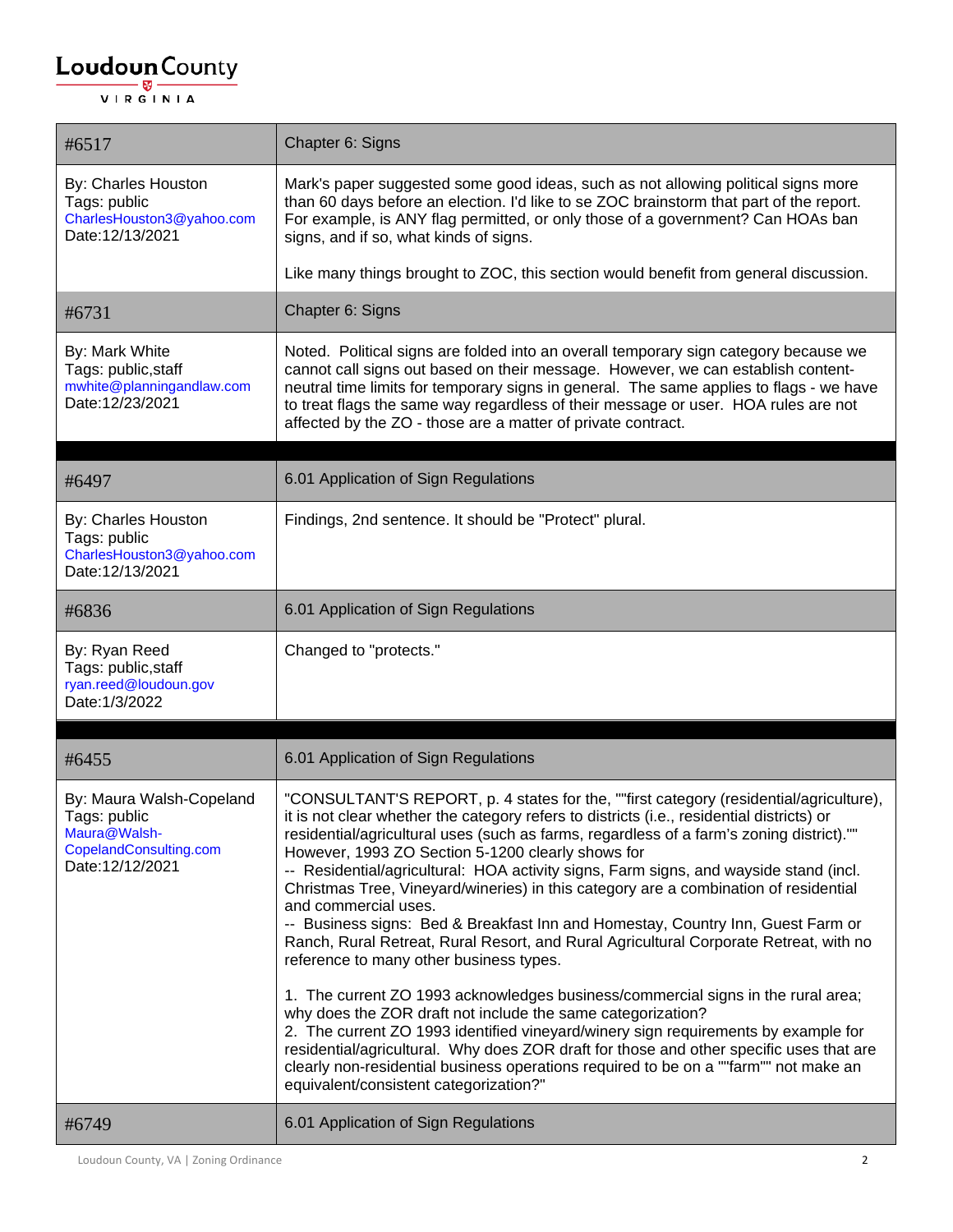| By: Mark White<br>Tags: public, staff<br>mwhite@planningandlaw.com<br>Date:12/23/2021                 | The draft avoids user-based categories or preferences. User preferences can have the<br>same legal effect as content preferences, particularly when the use distinctions are so<br>narrowly defined that they appear to preference some messages over others. That is<br>why this draft draws distinctions between sign regulations based on districts or very<br>broad categories (e.g., residential v. non-residential), rather than narrowly targeted<br>uses.                                                                                                                                                                                                                                                                                                                                                                                                                                                                                                                                                                                |
|-------------------------------------------------------------------------------------------------------|--------------------------------------------------------------------------------------------------------------------------------------------------------------------------------------------------------------------------------------------------------------------------------------------------------------------------------------------------------------------------------------------------------------------------------------------------------------------------------------------------------------------------------------------------------------------------------------------------------------------------------------------------------------------------------------------------------------------------------------------------------------------------------------------------------------------------------------------------------------------------------------------------------------------------------------------------------------------------------------------------------------------------------------------------|
| #6456                                                                                                 | 6.01 Application of Sign Regulations                                                                                                                                                                                                                                                                                                                                                                                                                                                                                                                                                                                                                                                                                                                                                                                                                                                                                                                                                                                                             |
| By: Maura Walsh-Copeland<br>Tags: public<br>Maura@Walsh-<br>CopelandConsulting.com<br>Date:12/12/2021 | "CONSULTANT'S REPORT, p. 5, footnote 1 states, ""Sign regulations do not define<br>what constitutes an ""R"" DISTRICT. It is assumed for purposes of this discussion that<br>this refers to "residential" districts other than those enumerated for the A-3 through CR<br>category (R-1, R-2, R-3, R-4, R-8, R-16, R-24, PD-H, and PD-AAAR).""<br>How does this ""discussion definition"" adequately address all the residential ""uses""<br>and locations in other districts, specifically ARN, ARS, A-10, JLMA? "                                                                                                                                                                                                                                                                                                                                                                                                                                                                                                                              |
| #6748                                                                                                 | 6.01 Application of Sign Regulations                                                                                                                                                                                                                                                                                                                                                                                                                                                                                                                                                                                                                                                                                                                                                                                                                                                                                                                                                                                                             |
| By: Mark White<br>Tags: public, staff<br>mwhite@planningandlaw.com<br>Date:12/23/2021                 | The ARN, ARS, and A-10 districts are not described as residential districts, however, in<br>the Categories (6.01.E) we include JLMA-1, JLMA-2, JLMA-3, JLMA-20 and JLMA-LN<br>in the "Neighborhood" category.                                                                                                                                                                                                                                                                                                                                                                                                                                                                                                                                                                                                                                                                                                                                                                                                                                    |
| #6457                                                                                                 | 6.01 Application of Sign Regulations                                                                                                                                                                                                                                                                                                                                                                                                                                                                                                                                                                                                                                                                                                                                                                                                                                                                                                                                                                                                             |
| By: Maura Walsh-Copeland<br>Tags: public<br>Maura@Walsh-<br>CopelandConsulting.com<br>Date:12/12/2021 | "CONSULTANT'S REPORT, p. 7 Farm Signs --<br>The report defines ""Farm signs"" as "" Sign erected or maintained on any farm by the<br>owner or tenant of such farm and relating solely to farm or horticultural produce,<br>livestock, silviculture, or services sold, produced, manufactured or furnished on such<br>farm.""<br>We are back again to the question, ""What is the definition of a FARM?""<br>IF any type of business operation is required by Code of Virginia (e.g., Sec. 4.1-206.1)<br>to<br>-- be located on a farm in the Commonwealth on land zoned agricultural and owned<br>or leased, and<br>-- agricultural products, including barley, other grains, hops, or fruit, used by such<br>brewery in the manufacture of its beer are grown on the farm""<br>But does NOT produce the requirements outlined in Code of VA, then<br>-- does it qualify as a ""farm""? and<br>-- if not, should the business operation be reclassified as a commercial business<br>instead of a ""farm"" for the purposes of sign regulations?" |
| #6747                                                                                                 | 6.01 Application of Sign Regulations                                                                                                                                                                                                                                                                                                                                                                                                                                                                                                                                                                                                                                                                                                                                                                                                                                                                                                                                                                                                             |
| By: Mark White<br>Tags: public, staff<br>mwhite@planningandlaw.com<br>Date:12/23/2021                 | While staff is working on an updated definition of "farm," the sign report simply<br>recognizes the existing definition of a "farm sign." The revised draft distinguishes<br>between districts (recognized by the concurrence in Reed v. Town of Gilbert as a<br>legitimate way to distinguish sign regulations) but not between users.                                                                                                                                                                                                                                                                                                                                                                                                                                                                                                                                                                                                                                                                                                          |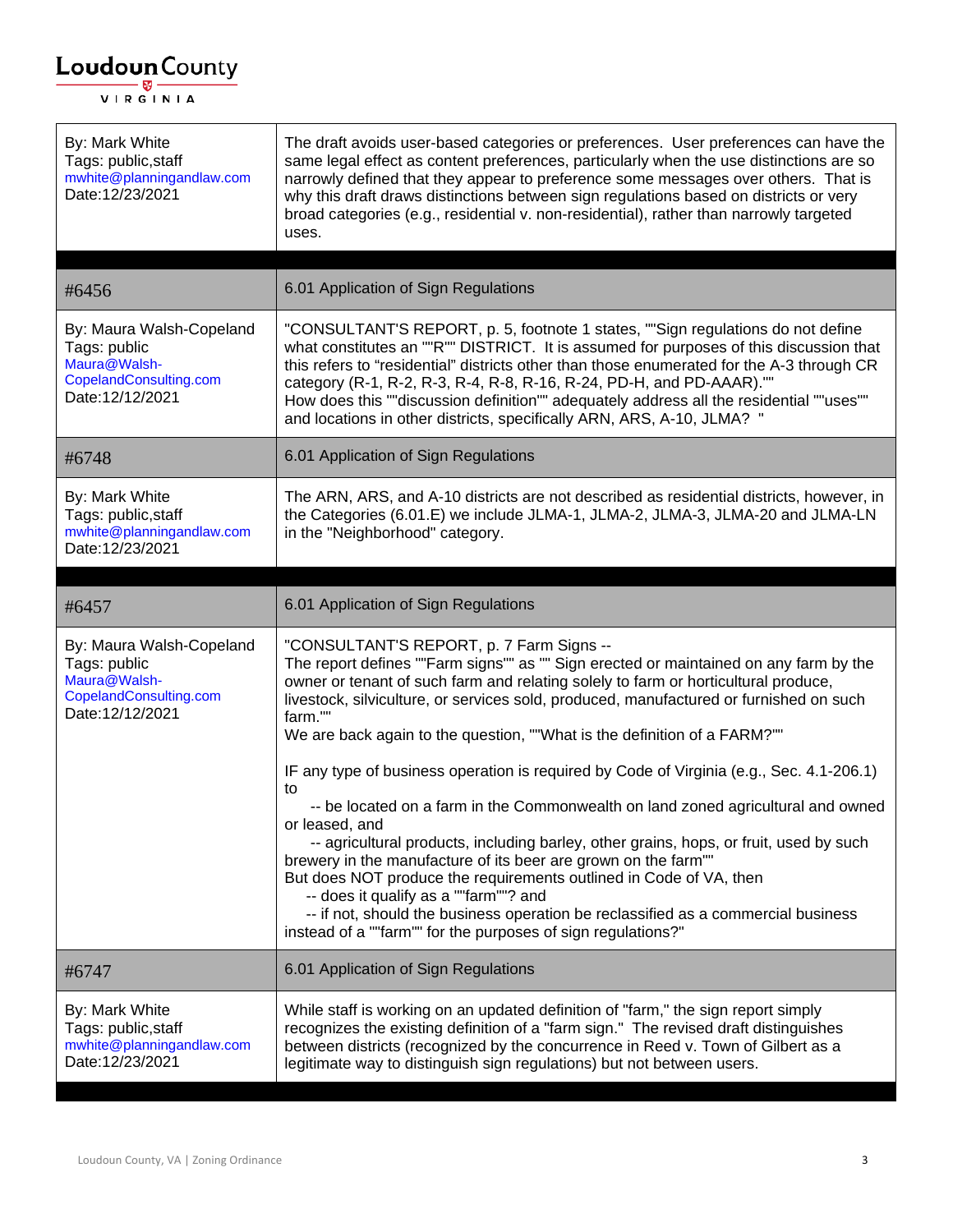| #6458                                                                                                 | 6.01 Application of Sign Regulations                                                                                                                                                                                                                                                                                                                                                                                                                                                                                                                                                                           |
|-------------------------------------------------------------------------------------------------------|----------------------------------------------------------------------------------------------------------------------------------------------------------------------------------------------------------------------------------------------------------------------------------------------------------------------------------------------------------------------------------------------------------------------------------------------------------------------------------------------------------------------------------------------------------------------------------------------------------------|
| By: Maura Walsh-Copeland<br>Tags: public<br>Maura@Walsh-<br>CopelandConsulting.com<br>Date:12/12/2021 | "CONSULTANT'S REPORT, pp. 10 and 23. DARK SKY ORDINANCES.<br>The report references to the night sky and other ""Dark Sky Ordinance"" impacts are<br>important. Where and when will we see the regulations for ZOR/ZOC review and<br>comment?"                                                                                                                                                                                                                                                                                                                                                                  |
| #6746                                                                                                 | 6.01 Application of Sign Regulations                                                                                                                                                                                                                                                                                                                                                                                                                                                                                                                                                                           |
| By: Mark White<br>Tags: public, staff<br>mwhite@planningandlaw.com<br>Date:12/23/2021                 | Exterior lighting standards are in section 5.12 of the draft. These do not include<br>detailed foot-candle or related provisions found in more detailed "dark sky" ordinances.<br>Section 6.08 has brightness standards, and lighting types are addressed for each sign<br>type/district in 6.04 through 6.06.                                                                                                                                                                                                                                                                                                 |
| #6459                                                                                                 | 6.01 Application of Sign Regulations                                                                                                                                                                                                                                                                                                                                                                                                                                                                                                                                                                           |
| By: Maura Walsh-Copeland<br>Tags: public<br>Maura@Walsh-<br>CopelandConsulting.com<br>Date:12/12/2021 | "CONSULTANT'S REPORT, p. 15. Consultants confirm that, ""the County can set<br>different sign type, dimensional and design standards by zoning district. This should<br>reflect the district character, which in turn relates to the policy area and place types<br>established by the Comprehensive Plan.""<br>The ZOR draft does provide different sign regulation categories at a lower level than<br>zoning district for TPA, SPA and UPA (i.e., the categories of commercial vs.<br>employment/industrial vs. urban/mixed use. Therefore, why were similar sub-<br>categorizations not applied to Rural?" |
| #6745                                                                                                 | 6.01 Application of Sign Regulations                                                                                                                                                                                                                                                                                                                                                                                                                                                                                                                                                                           |
| By: Mark White<br>Tags: public, staff<br>mwhite@planningandlaw.com<br>Date:12/23/2021                 | The rural districts tend to include a different range of uses than most residential districts<br>to accommodate the County's agricultural economy. However, some are more<br>residential in character, and I'll work on splitting those as well.                                                                                                                                                                                                                                                                                                                                                               |
| #6460                                                                                                 | 6.01 Application of Sign Regulations                                                                                                                                                                                                                                                                                                                                                                                                                                                                                                                                                                           |
| By: Maura Walsh-Copeland<br>Tags: public<br>Maura@Walsh-<br>CopelandConsulting.com<br>Date:12/12/2021 | "CONSULTANT'S REPORT, p. 20<br>Just to see if you're reading comments, my favorite sentence for this topic --<br>Pedestrian and Transit Users: "". pedestrians tend to move at much slower speeds<br>than motorists ""<br>I sure hope so, unless you've been watching too many superhero movies?!?"                                                                                                                                                                                                                                                                                                            |
| #6744                                                                                                 | 6.01 Application of Sign Regulations                                                                                                                                                                                                                                                                                                                                                                                                                                                                                                                                                                           |
| By: Mark White<br>Tags: public, staff<br>mwhite@planningandlaw.com<br>Date:12/23/2021                 | In addition to superheroes, some pro athletes can approach about 18 mph. Mortals<br>like me move at much smaller speeds, especially when walking!                                                                                                                                                                                                                                                                                                                                                                                                                                                              |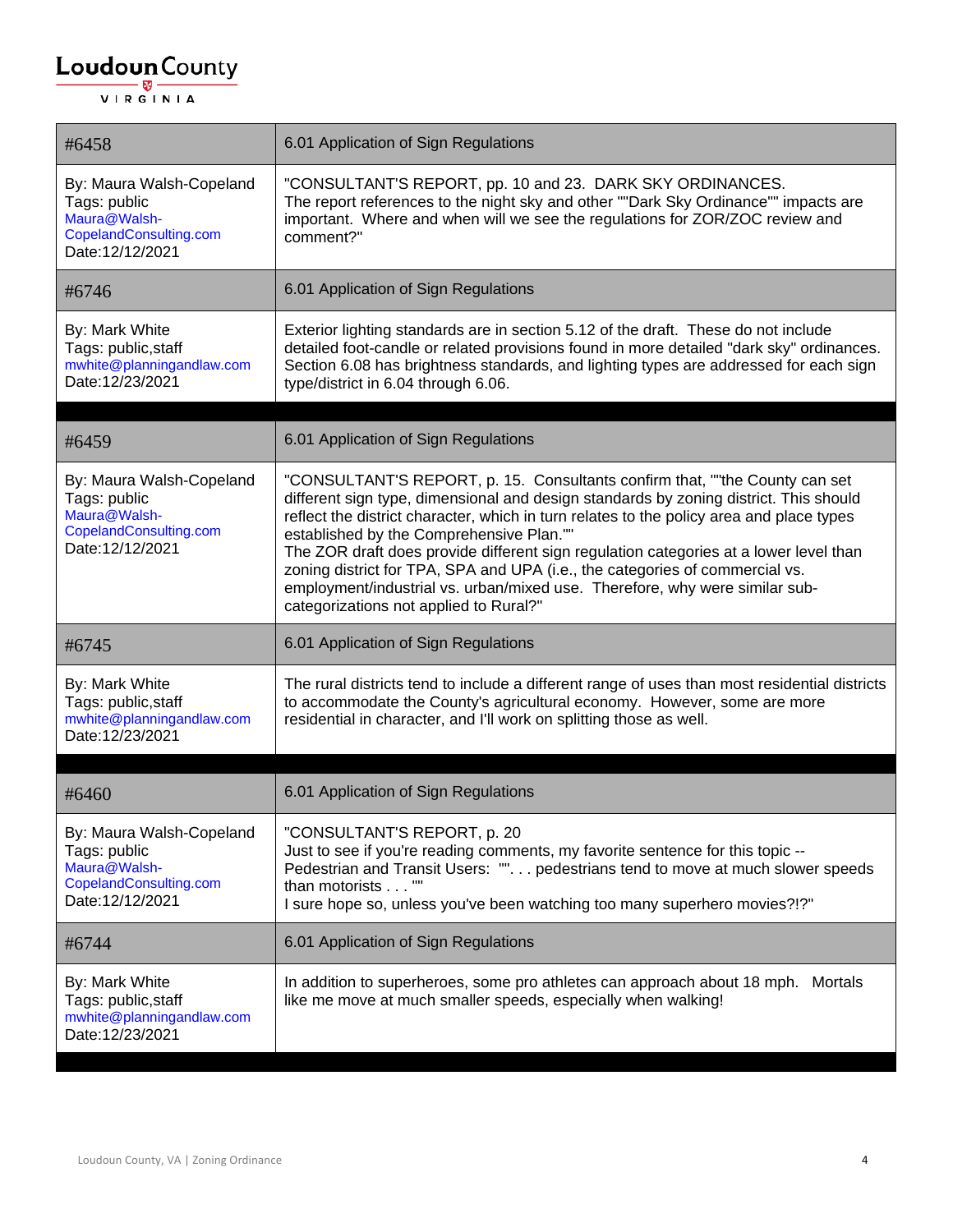| #6461                                                                                                 | 6.01 Application of Sign Regulations                                                                                                                                                                                                                                                                                                                                                                                                                                                                                                                                                                                                                                                                                                                                                                                                                                                                                                                                                                                                                                                                                                                                                                                                                                                                                                                                                                                                                     |
|-------------------------------------------------------------------------------------------------------|----------------------------------------------------------------------------------------------------------------------------------------------------------------------------------------------------------------------------------------------------------------------------------------------------------------------------------------------------------------------------------------------------------------------------------------------------------------------------------------------------------------------------------------------------------------------------------------------------------------------------------------------------------------------------------------------------------------------------------------------------------------------------------------------------------------------------------------------------------------------------------------------------------------------------------------------------------------------------------------------------------------------------------------------------------------------------------------------------------------------------------------------------------------------------------------------------------------------------------------------------------------------------------------------------------------------------------------------------------------------------------------------------------------------------------------------------------|
| By: Maura Walsh-Copeland<br>Tags: public<br>Maura@Walsh-<br>CopelandConsulting.com<br>Date:12/12/2021 | "6.01 APPLICATION OF SIGN REGULATIONS<br>As indicated in the comments to the Consultant's report, there may be a significant<br>inconsistency/conflict or fatal flaw in the proposed ZOR Sign Ordinance. The<br>""Purpose"" section includes<br>-- ""Ensure the compatibility of signs with land uses,""<br>-- ""Protect property values by facilitating the harmony between residential and<br>commercial uses""<br>-- ""Complement the character of the comprehensive plan policy areas"" and<br>-- ""Preserve the residential character of residential neighborhoods.""<br>However, it has applied only one sign category to over 200,000 acres covering ARN,<br>ARS, and A-10, all lumped as ""rural.""<br>This lump ""rural"" categorization is conflicting and inconsistent with other policy<br>areas/districts that identify sign regulations in the matrices differently for ""residential""<br>versus ""commercial.""<br>This is where ""residential"" as a ""use"" creates a major problem, because applying<br>only one set of regulations for all ""rural"" completely ignores/negates the fact that there<br>are both residential and rural economy/business/commercial uses outside of the<br>Suburban Commercial (SC), Rural Commercial (RC), and Village Commercial (VC)<br>districts.<br>Can Rural as a category be further broken down with two columns for all matrices?<br><b>RURAL</b><br><b>Rural Res</b><br>Rural Econ/Comm/Bus" |
| #6743                                                                                                 | 6.01 Application of Sign Regulations                                                                                                                                                                                                                                                                                                                                                                                                                                                                                                                                                                                                                                                                                                                                                                                                                                                                                                                                                                                                                                                                                                                                                                                                                                                                                                                                                                                                                     |
| By: Mark White<br>Tags: public, staff<br>mwhite@planningandlaw.com<br>Date:12/23/2021                 | Yes - the sign regulations can distinguish rural residential from rural commercial<br>districts. We will work on revising the tables to do that.                                                                                                                                                                                                                                                                                                                                                                                                                                                                                                                                                                                                                                                                                                                                                                                                                                                                                                                                                                                                                                                                                                                                                                                                                                                                                                         |
| #6486                                                                                                 | 6.01 Application of Sign Regulations                                                                                                                                                                                                                                                                                                                                                                                                                                                                                                                                                                                                                                                                                                                                                                                                                                                                                                                                                                                                                                                                                                                                                                                                                                                                                                                                                                                                                     |
| By: Gem Bingol<br>Tags: public<br>gbingol@pecva.org<br>Date:12/13/2021                                | 6.01 E. Categories--I don't see CR districts. Will signage be regulated through VCOD?                                                                                                                                                                                                                                                                                                                                                                                                                                                                                                                                                                                                                                                                                                                                                                                                                                                                                                                                                                                                                                                                                                                                                                                                                                                                                                                                                                    |
| #6742                                                                                                 | 6.01 Application of Sign Regulations                                                                                                                                                                                                                                                                                                                                                                                                                                                                                                                                                                                                                                                                                                                                                                                                                                                                                                                                                                                                                                                                                                                                                                                                                                                                                                                                                                                                                     |
| By: Mark White<br>Tags: public, staff<br>mwhite@planningandlaw.com<br>Date:12/23/2021                 | The current CR districts correspond to Village Residential (VR) in the draft ZO.                                                                                                                                                                                                                                                                                                                                                                                                                                                                                                                                                                                                                                                                                                                                                                                                                                                                                                                                                                                                                                                                                                                                                                                                                                                                                                                                                                         |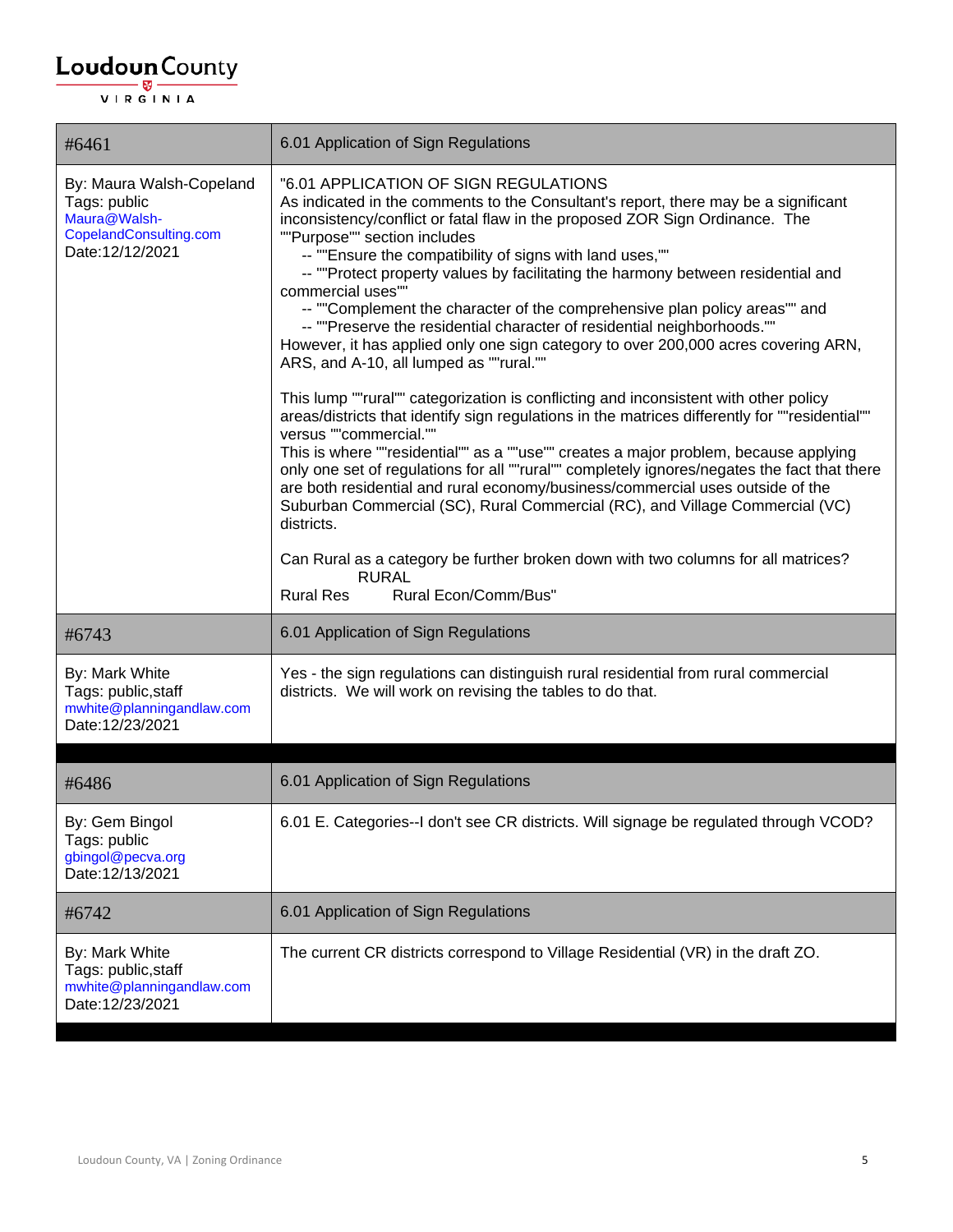| #6495                                                                                 | 6.01 Application of Sign Regulations                                                                                                                                                                                                                                                                                          |
|---------------------------------------------------------------------------------------|-------------------------------------------------------------------------------------------------------------------------------------------------------------------------------------------------------------------------------------------------------------------------------------------------------------------------------|
| By: Charles Houston<br>Tags: public<br>CharlesHouston3@yahoo.com<br>Date:12/13/2021   | Purpose statement: I strongly caution you NOT to use purpose language, or to use it only<br>if there is a disclaimer early in the ZO that says it's for guidance only and that text<br>controls.                                                                                                                              |
|                                                                                       | If you do not do this, I guarantee that there will be litigation when an applicant wants to<br>find a loophole. Worse, a court may say that Purpose equals intent, an that intent<br>supersedes text.                                                                                                                         |
| #6741                                                                                 | 6.01 Application of Sign Regulations                                                                                                                                                                                                                                                                                          |
| By: Mark White<br>Tags: public, staff<br>mwhite@planningandlaw.com<br>Date:12/23/2021 | I think it's a good idea to include a rule of interpretation about the role of purpose<br>statements in Chapter 11. Purpose statements are commonly used to explain the intent<br>of regulations, and with regulations that have First Amendment implications this is<br>important to clarify the underlying public purposes. |
| #6496                                                                                 | 6.01 Application of Sign Regulations                                                                                                                                                                                                                                                                                          |
| By: Charles Houston<br>Tags: public<br>CharlesHouston3@yahoo.com<br>Date:12/13/2021   | I compliment Mark for his excellent work on this.                                                                                                                                                                                                                                                                             |
| #6740                                                                                 | 6.01 Application of Sign Regulations                                                                                                                                                                                                                                                                                          |
| By: Mark White<br>Tags: public, staff<br>mwhite@planningandlaw.com<br>Date:12/23/2021 | Thank you, Charlie!                                                                                                                                                                                                                                                                                                           |
| #6498                                                                                 | 6.01 Application of Sign Regulations                                                                                                                                                                                                                                                                                          |
| By: Charles Houston<br>Tags: public<br>CharlesHouston3@yahoo.com<br>Date:12/13/2021   | Delete A. Content Neutral. In fact, a number of signs have limitations specifically<br>because of their content, such as real estate signs and political signs. As I suggest, the<br>easiest solution is just to delete this paragraph. It's not necessary anyway.                                                            |
| #6739                                                                                 | 6.01 Application of Sign Regulations                                                                                                                                                                                                                                                                                          |
| By: Mark White<br>Tags: public, staff<br>mwhite@planningandlaw.com<br>Date:12/23/2021 | This draft deliberately does not make content distinctions, as those are generally<br>prohibited by First Amendment caselaw.                                                                                                                                                                                                  |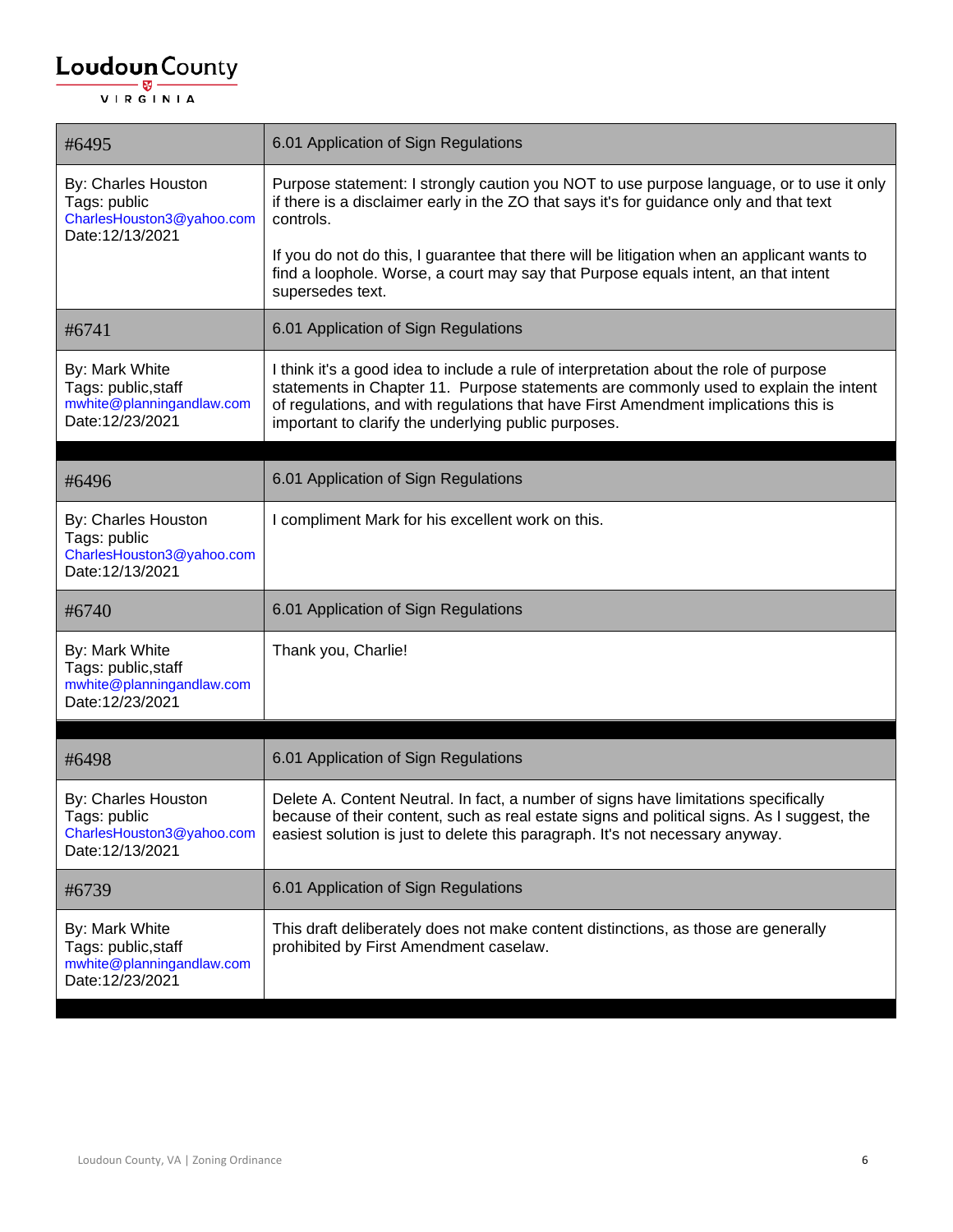| #6487                                                                                 | 6.02 General Sign Requirements                                                                                                                                                                                                                                                                                                                                                                                            |
|---------------------------------------------------------------------------------------|---------------------------------------------------------------------------------------------------------------------------------------------------------------------------------------------------------------------------------------------------------------------------------------------------------------------------------------------------------------------------------------------------------------------------|
| By: Gem Bingol<br>Tags: public<br>gbingol@pecva.org<br>Date:12/13/2021                | 6.02 C If a community wants to add interpretive signs (as an example) then would they<br>need to amend their original master plan and go through the sign-permitting process?                                                                                                                                                                                                                                             |
| #6753                                                                                 | 6.02 General Sign Requirements                                                                                                                                                                                                                                                                                                                                                                                            |
| By: Mark White<br>Tags: public, staff<br>mwhite@planningandlaw.com<br>Date:12/23/2021 | 6.02 C If a project wants to add a sign, it would need to amend the existing master plan<br>unless that sign is already permitted by the terms of the master plan.                                                                                                                                                                                                                                                        |
| #6499                                                                                 | 6.02 General Sign Requirements                                                                                                                                                                                                                                                                                                                                                                                            |
| By: Charles Houston<br>Tags: public<br>CharlesHouston3@yahoo.com<br>Date:12/13/2021   | 6.02 - General.<br>I would like to regulate entry features to projects, which makes sense in that they are<br>signifiers just like signs. There should be size limits, lighting specs, etc.                                                                                                                                                                                                                               |
| #6752                                                                                 | 6.02 General Sign Requirements                                                                                                                                                                                                                                                                                                                                                                                            |
| By: Mark White<br>Tags: public, staff<br>mwhite@planningandlaw.com<br>Date:12/23/2021 | Most project entry features would qualify as ground signs (example: these images<br>popped up in a Google search of "project entry features", and would all qualify as ground<br>signs - https://www.secplanning.com/project/entry-feature-design/). It does make sense<br>to regulate subdivision entry signs separately, as they are typically ground signs are are<br>not permitted or customary on a residential lot. |
| #6502                                                                                 | 6.03 Prohibited Signs                                                                                                                                                                                                                                                                                                                                                                                                     |
| By: Charles Houston<br>Tags: public<br>CharlesHouston3@yahoo.com<br>Date:12/13/2021   | Attention-getting devices. Prohibit feather signs. They are intrusive and tacky.                                                                                                                                                                                                                                                                                                                                          |
| #6837                                                                                 | 6.03 Prohibited Signs                                                                                                                                                                                                                                                                                                                                                                                                     |
| By: Ryan Reed<br>Tags: public, staff<br>ryan.reed@loudoun.gov<br>Date: 1/3/2022       | Feather signs added to 6.03.F                                                                                                                                                                                                                                                                                                                                                                                             |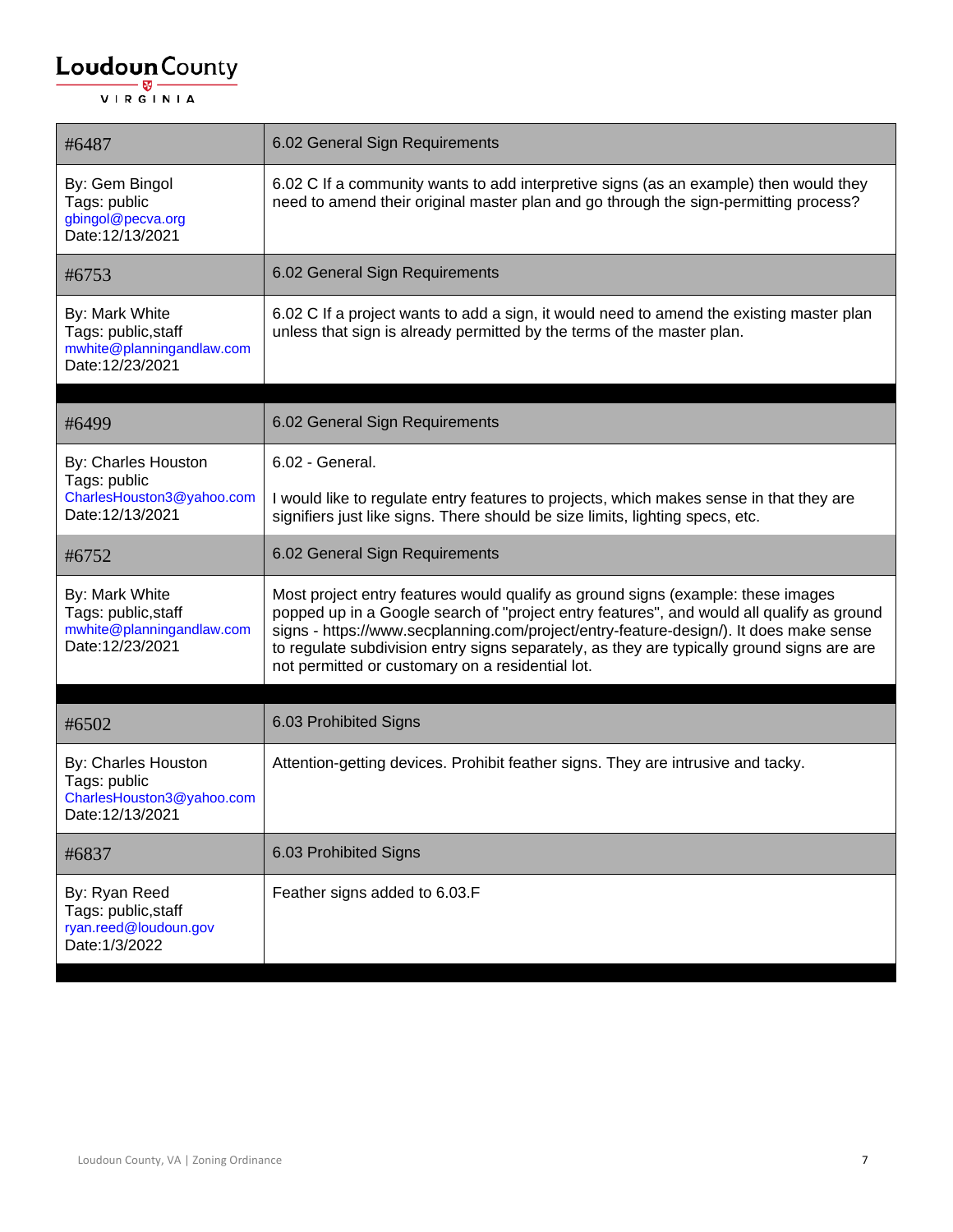| #6427                                                                                                 | 6.03 Prohibited Signs                                                                                                                                                                                                                                                        |
|-------------------------------------------------------------------------------------------------------|------------------------------------------------------------------------------------------------------------------------------------------------------------------------------------------------------------------------------------------------------------------------------|
| By: John Merrithew<br>Tags: public<br>Date:12/9/2021                                                  | I think we should rethink the neon light prohibition in transit and mixed use centers.<br>Such lighting van add to the dynamic of the community.                                                                                                                             |
| #6760                                                                                                 | 6.03 Prohibited Signs                                                                                                                                                                                                                                                        |
| By: Mark White<br>Tags: public, staff<br>mwhite@planningandlaw.com<br>Date:12/23/2021                 | Noted.                                                                                                                                                                                                                                                                       |
| #6428                                                                                                 | 6.03 Prohibited Signs                                                                                                                                                                                                                                                        |
| By: John Merrithew<br>Tags: public<br>Date:12/9/2021                                                  | Will or does the ordinance distinguish between signs and artistic murals? Would like to<br>see murals permitted as public art.                                                                                                                                               |
| #6759                                                                                                 | 6.03 Prohibited Signs                                                                                                                                                                                                                                                        |
| By: Mark White<br>Tags: public, staff<br>mwhite@planningandlaw.com<br>Date:12/23/2021                 | "Art" is considered a form of speech, and murals are legally considered signs/speech.<br>I am drafting language for those based on the 12/15/21 discussion with ZOC and<br>comments.                                                                                         |
| #6462                                                                                                 | 6.03 Prohibited Signs                                                                                                                                                                                                                                                        |
| By: Maura Walsh-Copeland<br>Tags: public<br>Maura@Walsh-<br>CopelandConsulting.com<br>Date:12/12/2021 | 6.03 PROHIBITED SIGNS, F. Attention-Getting Devices. How is a "feather flag"<br>classified? Should Feather flags be included in the list of prohibited signs as they have<br>been increasing used all over the County and are a distraction to drivers and cause<br>clutter? |
| #6758                                                                                                 | 6.03 Prohibited Signs                                                                                                                                                                                                                                                        |
| By: Mark White<br>Tags: public, staff<br>mwhite@planningandlaw.com<br>Date:12/23/2021                 | Feather signs are added to the list of prohibited signs (see Charlie's comment).                                                                                                                                                                                             |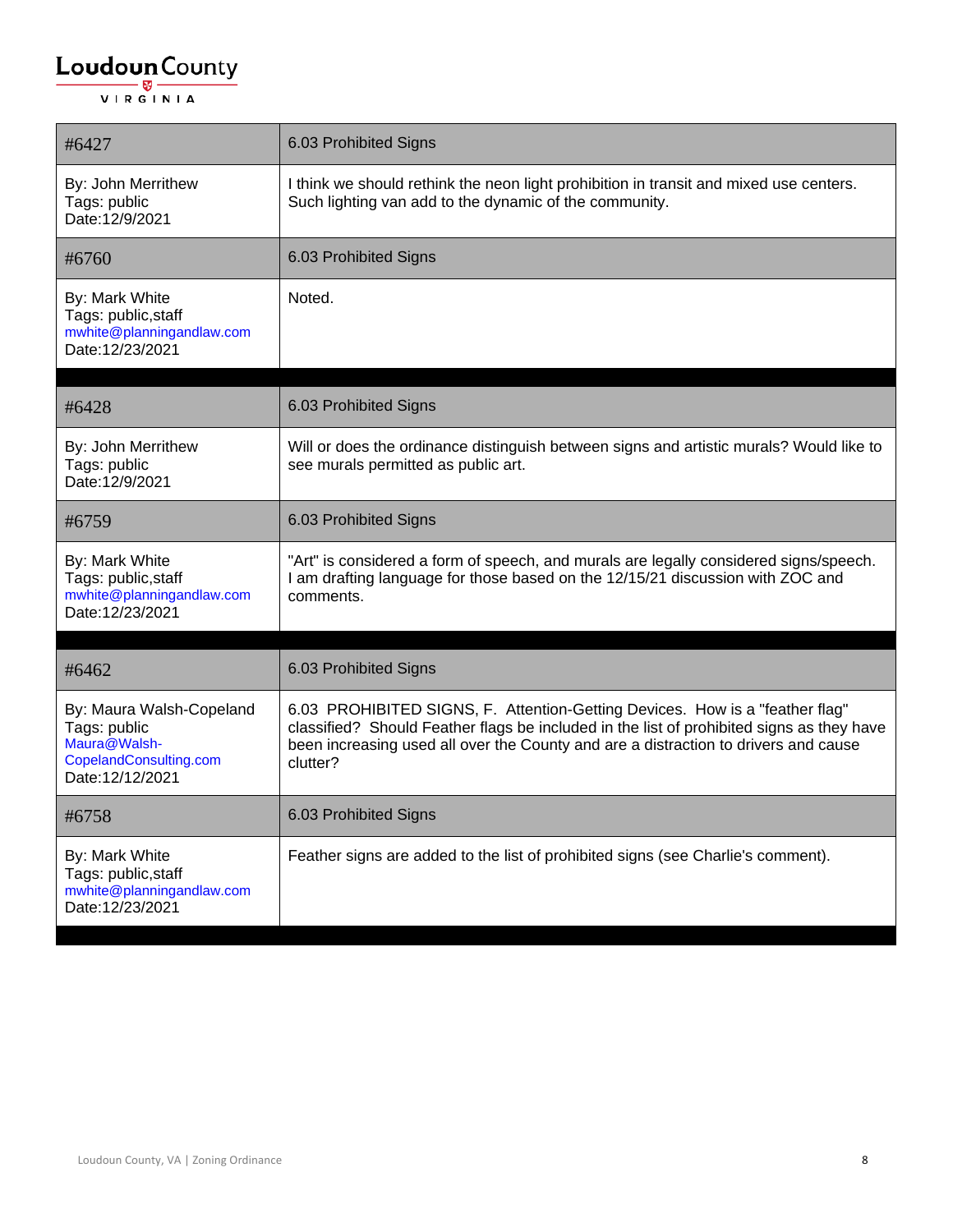| #6500                                                                                   | 6.03 Prohibited Signs                                                                                                                                                                                                                                                                                                                                                                                                                                                                                                                                                                                                                                                                                                                                        |
|-----------------------------------------------------------------------------------------|--------------------------------------------------------------------------------------------------------------------------------------------------------------------------------------------------------------------------------------------------------------------------------------------------------------------------------------------------------------------------------------------------------------------------------------------------------------------------------------------------------------------------------------------------------------------------------------------------------------------------------------------------------------------------------------------------------------------------------------------------------------|
| By: Charles Houston<br>Tags: public<br>CharlesHouston3@yahoo.com<br>Date:12/13/2021     | Include LEDs along with neon.                                                                                                                                                                                                                                                                                                                                                                                                                                                                                                                                                                                                                                                                                                                                |
| #6757                                                                                   | 6.03 Prohibited Signs                                                                                                                                                                                                                                                                                                                                                                                                                                                                                                                                                                                                                                                                                                                                        |
| By: Mark White<br>Tags: public, staff<br>mwhite@planningandlaw.com<br>Date:12/23/2021   | LEDs are digital signs. These are regulated by the draft, rather than outright prohibited<br>or left to the SIDP process. If the committee prefers a different approach, let's discuss.                                                                                                                                                                                                                                                                                                                                                                                                                                                                                                                                                                      |
| #6501                                                                                   | 6.03 Prohibited Signs                                                                                                                                                                                                                                                                                                                                                                                                                                                                                                                                                                                                                                                                                                                                        |
| By: Charles Houston<br>Tags: public<br>CharlesHouston3@yahoo.com<br>Date:12/13/2021     | 6.03 The prohibition against signs on trees and fences may not be fair. For example,<br>land trusts usually place signs on the fences of properties on which they hold<br>conservation easements.                                                                                                                                                                                                                                                                                                                                                                                                                                                                                                                                                            |
| #6756                                                                                   | 6.03 Prohibited Signs                                                                                                                                                                                                                                                                                                                                                                                                                                                                                                                                                                                                                                                                                                                                        |
| By: Mark White<br>Tags: public, staff<br>mwhite@planningandlaw.com<br>Date:12/23/2021   | We could count signs placed on fences toward a project's incidental sign allocation.                                                                                                                                                                                                                                                                                                                                                                                                                                                                                                                                                                                                                                                                         |
| #6701                                                                                   | 6.03 Prohibited Signs                                                                                                                                                                                                                                                                                                                                                                                                                                                                                                                                                                                                                                                                                                                                        |
| By: Kevin Ruedisueli<br>Tags: public<br>kevinruedisueliZOC@gmail.com<br>Date:12/19/2021 | If the definition of a sign is: "Any visual display that comprises letters, words, numerals,<br>figures, logos, trademarks, symbols,<br>emblems, devices, or illustrations, or any combination thereof, which identifies a<br>property, business, product, service, person, or entertainment, but not including, when<br>standing alone, a flag, emblem, badge,<br>or insignia of any governmental unit.", which is found in the '93 ordinance, then a Mural<br>is not necessarily a sign and could be allowed without a sign permit--just as any other<br>work of public art. Do we have a mechanism for controlling what is displayed as public<br>art? Where would that be in the ordinance? What is the impact upon public health,<br>safety or welfare? |
| #6755                                                                                   | 6.03 Prohibited Signs                                                                                                                                                                                                                                                                                                                                                                                                                                                                                                                                                                                                                                                                                                                                        |
| By: Mark White<br>Tags: public, staff<br>mwhite@planningandlaw.com<br>Date:12/23/2021   | Murals include illustrations, and often include text, so they would qualify as a wall sign<br>as currently defined. Per the ZOC discussion, I'll work on regulations that involve<br>design review for these.                                                                                                                                                                                                                                                                                                                                                                                                                                                                                                                                                |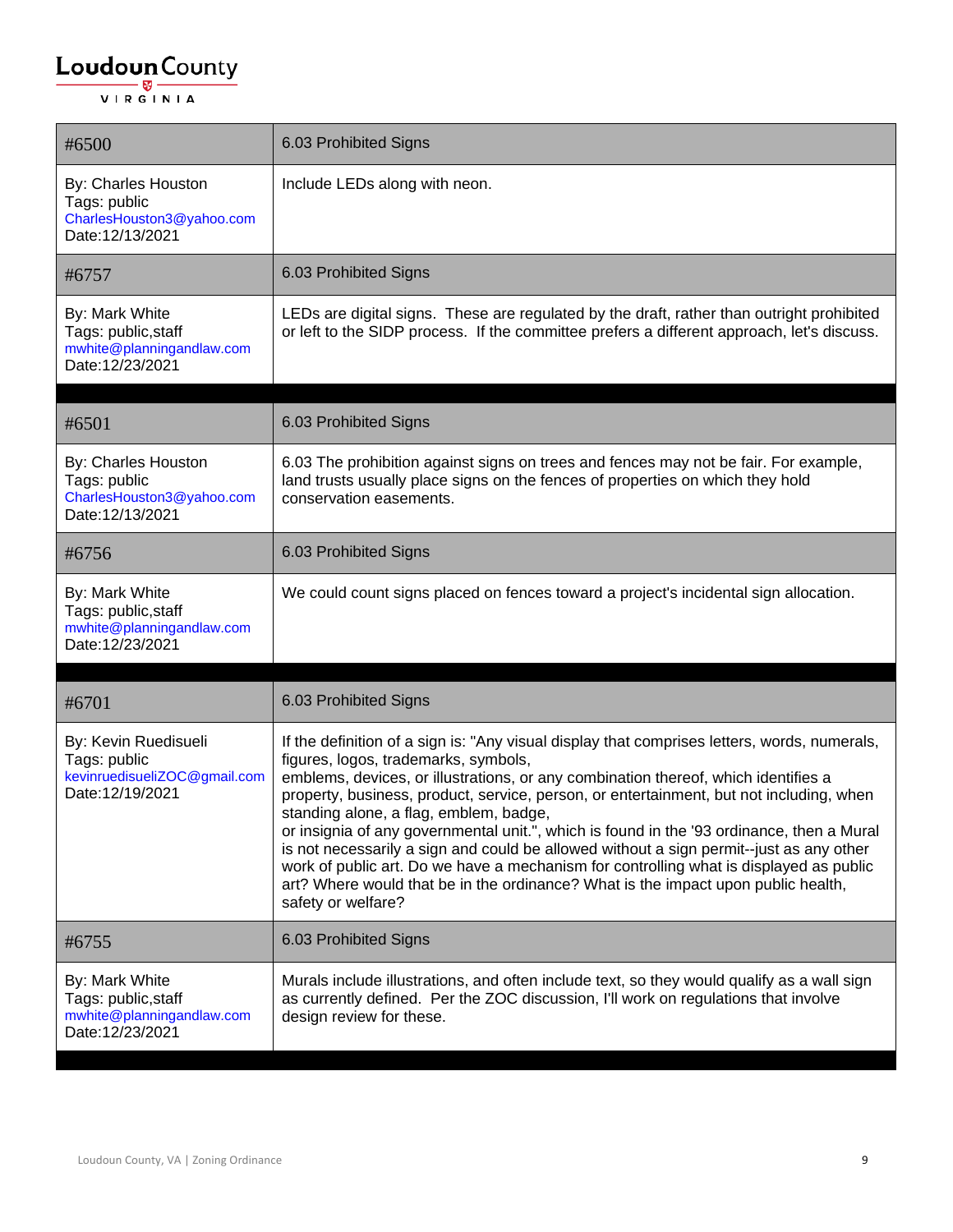| #6463                                                                                                     | 6.04 Freestanding Signs                                                                                                                                                                                                                                                                                                                                                                                                                                                                                                                                                                                                                                                                                                                                                                                                                                                                                                                                                                                                                                                                                                                                                                                                                                                                                                                                                                                                                                                                                                                                                                                                                                                                                                                                                                                                                                                                                                                                                                                                                                                                                                                                                                                                                                                                                                                                                                                                                                |
|-----------------------------------------------------------------------------------------------------------|--------------------------------------------------------------------------------------------------------------------------------------------------------------------------------------------------------------------------------------------------------------------------------------------------------------------------------------------------------------------------------------------------------------------------------------------------------------------------------------------------------------------------------------------------------------------------------------------------------------------------------------------------------------------------------------------------------------------------------------------------------------------------------------------------------------------------------------------------------------------------------------------------------------------------------------------------------------------------------------------------------------------------------------------------------------------------------------------------------------------------------------------------------------------------------------------------------------------------------------------------------------------------------------------------------------------------------------------------------------------------------------------------------------------------------------------------------------------------------------------------------------------------------------------------------------------------------------------------------------------------------------------------------------------------------------------------------------------------------------------------------------------------------------------------------------------------------------------------------------------------------------------------------------------------------------------------------------------------------------------------------------------------------------------------------------------------------------------------------------------------------------------------------------------------------------------------------------------------------------------------------------------------------------------------------------------------------------------------------------------------------------------------------------------------------------------------------|
| By: Maura Walsh-<br>Copeland<br>Tags: public<br>Maura@Walsh-<br>CopelandConsulting.com<br>Date:12/12/2021 | 6.04 FREESTANDING SIGNS. Can and will matrices for Ground Signs, Pole Signs and<br>Sidewalk Signs differentiate the lump category of "Rural" and "Rural Res" and Rural<br>Econ/comm/biz"?                                                                                                                                                                                                                                                                                                                                                                                                                                                                                                                                                                                                                                                                                                                                                                                                                                                                                                                                                                                                                                                                                                                                                                                                                                                                                                                                                                                                                                                                                                                                                                                                                                                                                                                                                                                                                                                                                                                                                                                                                                                                                                                                                                                                                                                              |
| #6844                                                                                                     | 6.04 Freestanding Signs                                                                                                                                                                                                                                                                                                                                                                                                                                                                                                                                                                                                                                                                                                                                                                                                                                                                                                                                                                                                                                                                                                                                                                                                                                                                                                                                                                                                                                                                                                                                                                                                                                                                                                                                                                                                                                                                                                                                                                                                                                                                                                                                                                                                                                                                                                                                                                                                                                |
| By: Ryan Reed<br>Tags: public, staff<br>ryan.reed@loudoun.gov<br>Date: 1/3/2022                           | Staff and the consultant are contemplating further division of "Rural."                                                                                                                                                                                                                                                                                                                                                                                                                                                                                                                                                                                                                                                                                                                                                                                                                                                                                                                                                                                                                                                                                                                                                                                                                                                                                                                                                                                                                                                                                                                                                                                                                                                                                                                                                                                                                                                                                                                                                                                                                                                                                                                                                                                                                                                                                                                                                                                |
| #6464                                                                                                     | 6.04 Freestanding Signs                                                                                                                                                                                                                                                                                                                                                                                                                                                                                                                                                                                                                                                                                                                                                                                                                                                                                                                                                                                                                                                                                                                                                                                                                                                                                                                                                                                                                                                                                                                                                                                                                                                                                                                                                                                                                                                                                                                                                                                                                                                                                                                                                                                                                                                                                                                                                                                                                                |
| By: Maura Walsh-<br>Copeland<br>Tags: public<br>Maura@Walsh-<br>CopelandConsulting.com<br>Date:12/12/2021 | "6.04-1 FREESTANDING SIGNS. Ground Signs, Rural<br>Rural sign allowances are a huge increase over what is allowed now. For example, home<br>occupations are allowed 2 sf and B&Bs, 4 sf in the current ordinance and would be allowed<br>up to 45 sf in this proposal. Signs of 4 sf are easily seen on rural roads; there is no other<br>human clutter to interfere with the view. One might think that signs of almost 7 ft by 7 ft<br>would be appropriate for farms of 100 acres or more. However, these proposals would allow<br>these large signs anywhere in the Rural areas.<br>Categorizing all of ARN, ARS and A-10 as ""rural"" in the Rural areas is a misnomer.<br>Although many areas are still generally rural, there are more and more smaller lots (many<br>grandfathered A-3 and newer cluster lots) and many more coming. These are ""suburban-<br>like"" type developments within the Rural districts.<br>Would 45 sf signs be appropriate in these development areas? Would housing<br>developments in the other Neighborhood/Residential/Suburban areas (UPA/SPA/TPA) want<br>signs this big in neighbors yards? (No, they would not.) Many of these suburban incursions<br>in the rural areas look like developments in Suburban districts, houses all along the roads<br>and acreage out back. In addition, lighting of these signs would be allowed just as it will be<br>in heavy use areas such as Commercial.<br>If a residence on 25 acres, with neighbors on 3-5 acre lots closer to the road put up a 45 sf<br>sign, would it impinge on the ""rural"" nature? Yes.<br>In a similar manner, would such a sign for a rural business on 25 acres with neighbors on 3-<br>5 acre lots also impinge on the rural character as described in the Purpose section? Also,<br>yes.<br>Are large signs needed or should they be allowed with the increased use of GPS and<br>internet ""tour maps"" to locate Loudoun's great farm markets, wineries, breweries and such<br>rather than the possibility of large signs? This points to the need for additional sign<br>regulation review and categorization for ""rural."" Large signs in rural ""residential"" areas<br>would add to the woes of many narrow dirt roads.<br>Constituent comment: ""Let's not throw out the baby with the bath water and clutter our<br>rural areas so much that they become unattractive. That will hurt businesses as well as<br>homeowners.""" |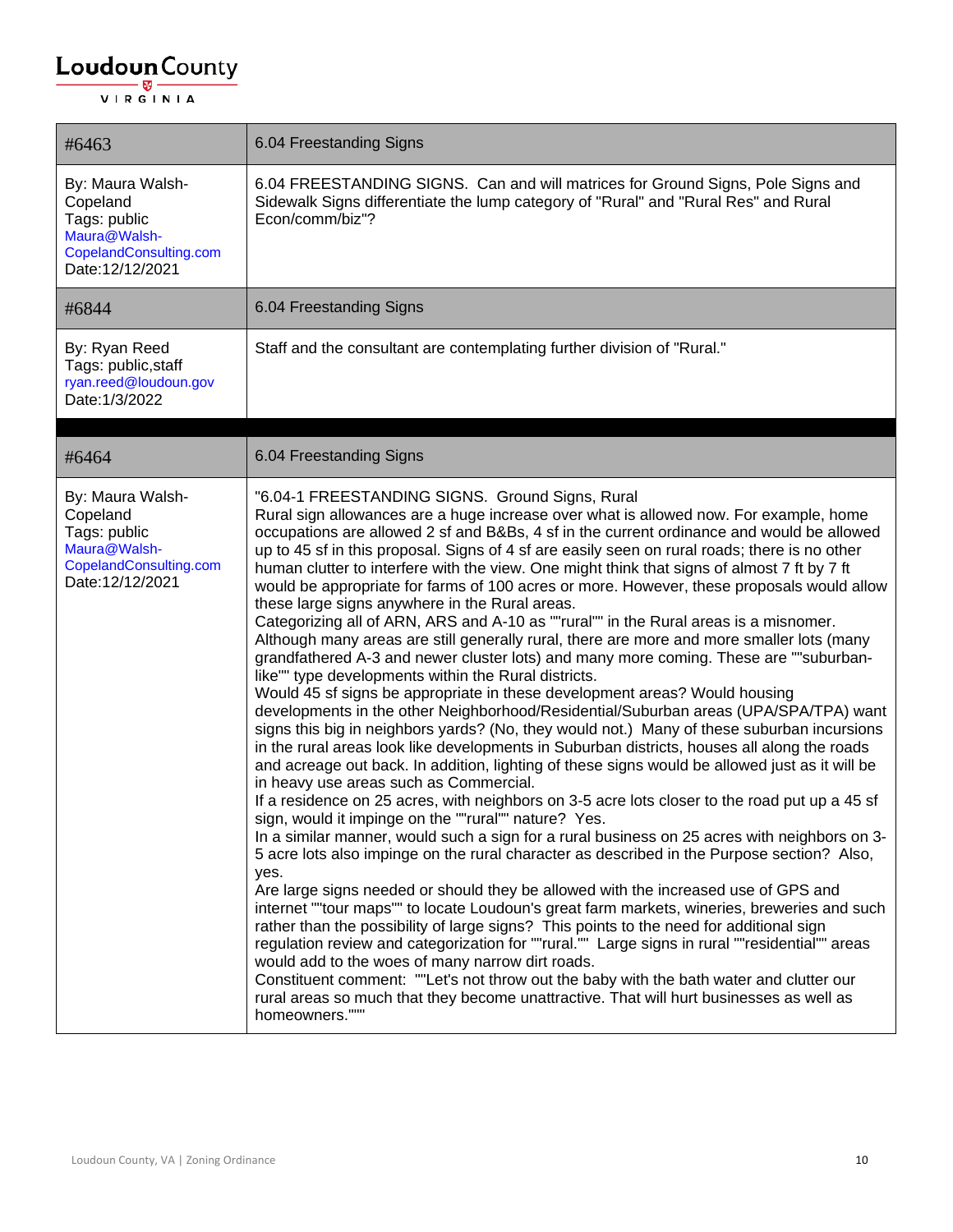| #6776                                                                                                 | 6.04 Freestanding Signs                                                                                                                                                                                                                                                                                                                                                                                                                                                                                                                                                                                                                                            |
|-------------------------------------------------------------------------------------------------------|--------------------------------------------------------------------------------------------------------------------------------------------------------------------------------------------------------------------------------------------------------------------------------------------------------------------------------------------------------------------------------------------------------------------------------------------------------------------------------------------------------------------------------------------------------------------------------------------------------------------------------------------------------------------|
| By: Mark White<br>Tags: public, staff<br>mwhite@planningandlaw.com<br>Date:12/27/2021                 | According to staff, the County recently processed a Board Member Initiative (BMI) to<br>allow greater flexibility in signage for rural businesses to address concerns that rural<br>businesses are located on such large properties that limited sign allowances are<br>inadequate. Signs on lots < 5 acres are reduced to 20 sf, but are kept at 45 sf on larger<br>lots pending further discussion.                                                                                                                                                                                                                                                              |
| #6465                                                                                                 | 6.04 Freestanding Signs                                                                                                                                                                                                                                                                                                                                                                                                                                                                                                                                                                                                                                            |
| By: Maura Walsh-Copeland<br>Tags: public<br>Maura@Walsh-<br>CopelandConsulting.com<br>Date:12/12/2021 | "6.04-1 FREESTANDING SIGNS. Ground Signs, Commercial<br>Commercial signs total more square footage than currently allowed especially for some<br>commercial entities.<br>Constituent Comment: ""It seems that because we now need everyone in one ""pot""<br>so to speak, we are changing the ordinance to allow for the biggest sign allowed now to<br>be allowed for everyone. The entire character of the County would change from one<br>where without knowing why, we feel more comfortable in Loudoun than in nearby<br>Fairfax where signs assault the eye in Commercial areas. We breath a sign of relief<br>when we get to Loudoun. Don't change that.""" |
| #6775                                                                                                 | 6.04 Freestanding Signs                                                                                                                                                                                                                                                                                                                                                                                                                                                                                                                                                                                                                                            |
| By: Mark White<br>Tags: public, staff<br>mwhite@planningandlaw.com<br>Date:12/27/2021                 | Noted. This draft avoids user preferences for sign allowances, and we are in the<br>process of benchmarking allowances in similar communities. The current ranges in<br>commercial districts range widely between uses, so maybe we can divide the range at a<br>finer level of detail based on lot or building size?                                                                                                                                                                                                                                                                                                                                              |
| #6466                                                                                                 | 6.04 Freestanding Signs                                                                                                                                                                                                                                                                                                                                                                                                                                                                                                                                                                                                                                            |
| By: Maura Walsh-Copeland<br>Tags: public<br>Maura@Walsh-<br>CopelandConsulting.com<br>Date:12/12/2021 | "6.04-1 FREESTANDING SIGNS. Pole Signs, Rural<br>The section permits 45 sf (almost 7 sq feet) for all uses (with over 5 acres); the same as<br>allowed in Commercial areas of the County. This drives up the rural clutter and<br>interferes with the rural nature for the many, and rising, number of homeowners. Our<br>rural areas would be greatly changed by these large signs. Lighting of these signs<br>would be allowed just as it will be in heavy use areas such as Commercial."                                                                                                                                                                        |
| #6774                                                                                                 | 6.04 Freestanding Signs                                                                                                                                                                                                                                                                                                                                                                                                                                                                                                                                                                                                                                            |
| By: Mark White<br>Tags: public, staff<br>mwhite@planningandlaw.com<br>Date:12/26/2021                 | According to staff, the County recently processed a Board Member Initiative (BMI) to<br>allow greater flexibility in signage for rural businesses to address concerns that rural<br>businesses are located on such large properties that limited sign allowances are<br>inadequate. The draft provides a smaller allowance for smaller lots and is revised to<br>eliminate backlighting per other comments.                                                                                                                                                                                                                                                        |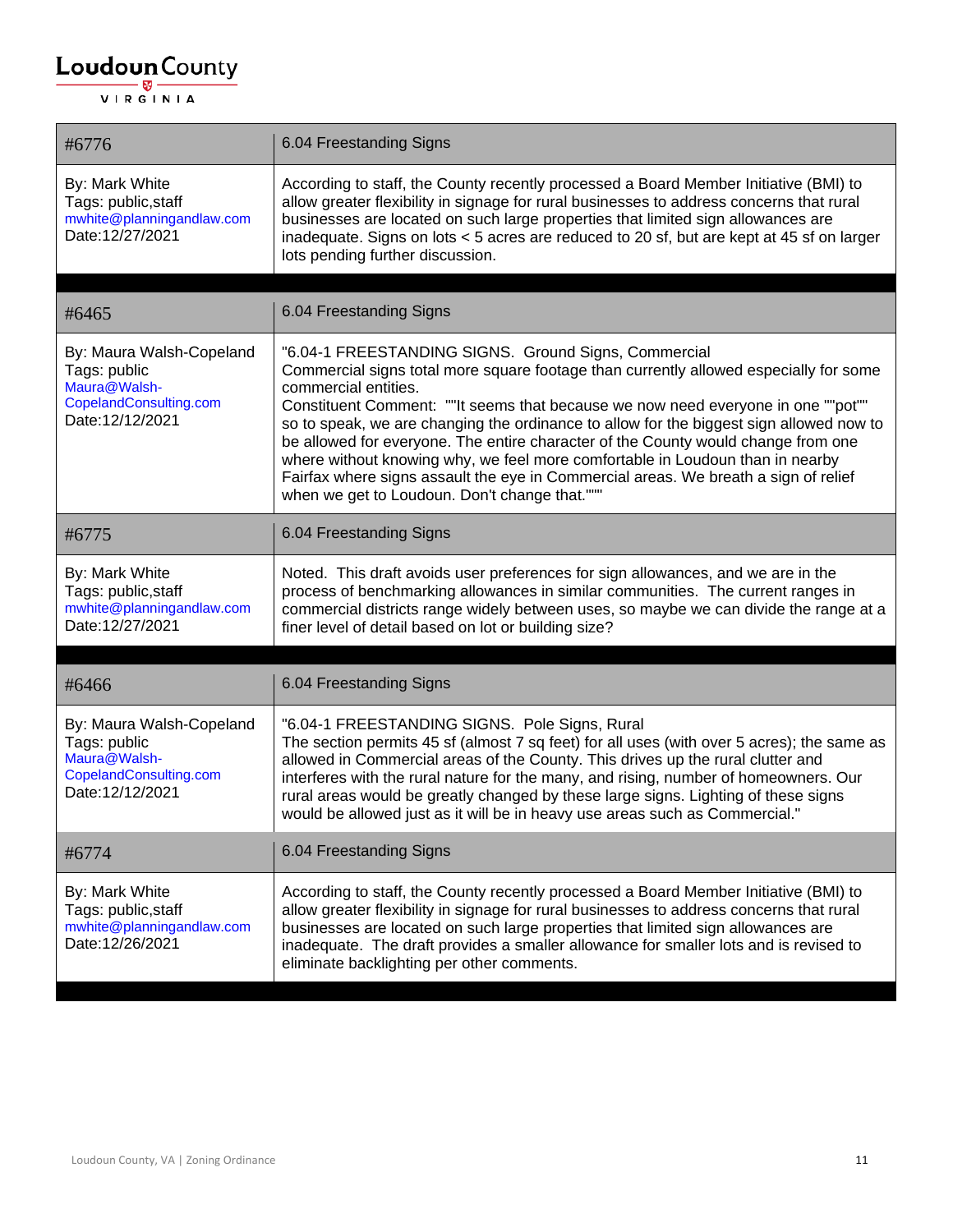#### $\underbrace{\textbf{Loudoun}\xspace}_{\text{VIR GINIA}}$

| #6467                                                                                                 | 6.04 Freestanding Signs                                                                                                                                                                                                                                                                                                                                                                                                                                                                                                                                                                                                                                                                            |
|-------------------------------------------------------------------------------------------------------|----------------------------------------------------------------------------------------------------------------------------------------------------------------------------------------------------------------------------------------------------------------------------------------------------------------------------------------------------------------------------------------------------------------------------------------------------------------------------------------------------------------------------------------------------------------------------------------------------------------------------------------------------------------------------------------------------|
| By: Maura Walsh-Copeland<br>Tags: public<br>Maura@Walsh-<br>CopelandConsulting.com<br>Date:12/12/2021 | "6.04- FREESTANDING SIGNS. Commercial, Employment/Industrial and<br>Urban/Mixed Use<br>By lumping all in one category, this draft allows for the large signs now allowed in our<br>biggest heavy use district to be used in all of them.<br>Constituent comment: ""We hope these will be restricted to viewing within the complex<br>and not viewable from any road. Digital signs are very distracting for drivers, especially<br>those with changing messages. We note the fact that our eyes are torn from the road<br>unwillingly to the ever-changing digital signs at schools. Such signs are frequently<br>followed by stoplights, or, school children walking where they should not be.""" |
| #6773                                                                                                 | 6.04 Freestanding Signs                                                                                                                                                                                                                                                                                                                                                                                                                                                                                                                                                                                                                                                                            |
| By: Mark White<br>Tags: public, staff<br>mwhite@planningandlaw.com<br>Date:12/26/2021                 | Noted. Digital signs are currently allowed by SIDP, and this draft provides standards<br>for them in 6.08 with standards such as hold time provisions to minimize distractions.                                                                                                                                                                                                                                                                                                                                                                                                                                                                                                                    |
| #6488                                                                                                 | 6.04 Freestanding Signs                                                                                                                                                                                                                                                                                                                                                                                                                                                                                                                                                                                                                                                                            |
| By: Gem Bingol<br>Tags: public<br>gbingol@pecva.org<br>Date:12/13/2021                                | Table 6.04-2<br>Are interpretive signs considered pole signs? If a neighborhood wants to provide<br>permanent environmental or historic information on an interpretive sign, does this mean<br>that only two such signs would be possible in a community that may not be a PD<br>neighborhood with a master plan?                                                                                                                                                                                                                                                                                                                                                                                  |
| #6772                                                                                                 | 6.04 Freestanding Signs                                                                                                                                                                                                                                                                                                                                                                                                                                                                                                                                                                                                                                                                            |
| By: Mark White<br>Tags: public, staff<br>mwhite@planningandlaw.com<br>Date:12/26/2021                 | "Interpretive signs" are not defined in the current regulations, but I assume from the<br>comment (#6488) that this means signs that provide environmental or historic<br>information. Those messages could occur on any kind of sign - ground, pole, sidewalk,<br>or any attached or incidental signs. This draft does not define signs by their message,<br>as generally required by law.                                                                                                                                                                                                                                                                                                        |
| #6489                                                                                                 | 6.04 Freestanding Signs                                                                                                                                                                                                                                                                                                                                                                                                                                                                                                                                                                                                                                                                            |
| By: Gem Bingol<br>Tags: public<br>gbingol@pecva.org<br>Date:12/13/2021                                | 6.04-2 Pole signs<br>Same question as in the residential category--how would free-standing interpretive<br>signs that provide environmental or historic information for the public be handled?<br>These might occur after the original plan that maxxed out the number of permitted<br>signs.                                                                                                                                                                                                                                                                                                                                                                                                      |
| #6771                                                                                                 | 6.04 Freestanding Signs                                                                                                                                                                                                                                                                                                                                                                                                                                                                                                                                                                                                                                                                            |
| By: Mark White<br>Tags: public, staff<br>mwhite@planningandlaw.com<br>Date:12/26/2021                 | I suggest adding a subdivision entry sign category (based on location and not<br>message). To accommodate other types of signs, we could include a freestanding sign<br>allocation for subdivisions or larger properties (maybe > 5 acres as in the rural<br>category). That could accommodate a range of functions on a larger sign that is<br>general out of scale with a residential lot.                                                                                                                                                                                                                                                                                                       |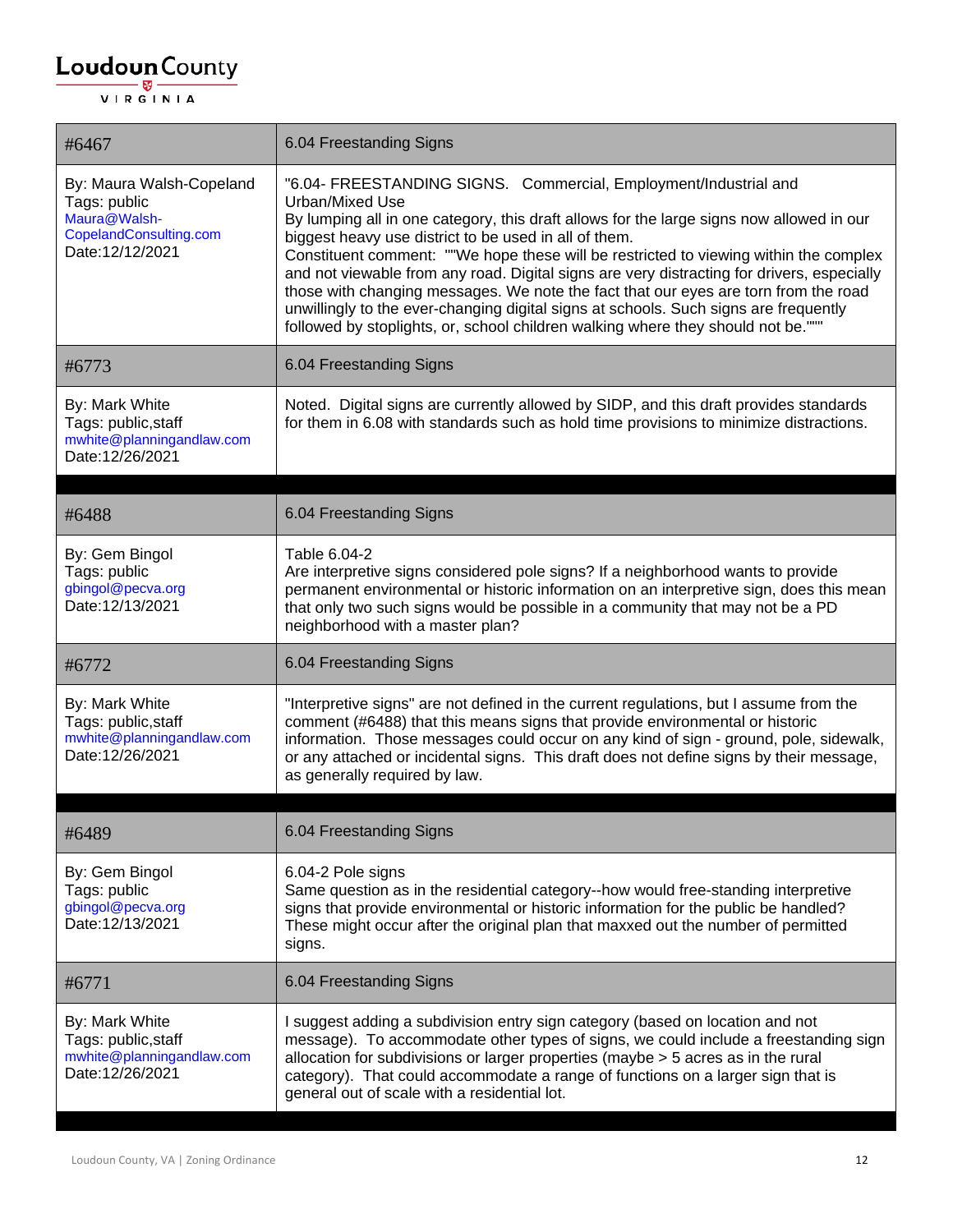| #6503                                                                                 | 6.04 Freestanding Signs                                                                                                                                                                                                                                                                                                                                                                               |
|---------------------------------------------------------------------------------------|-------------------------------------------------------------------------------------------------------------------------------------------------------------------------------------------------------------------------------------------------------------------------------------------------------------------------------------------------------------------------------------------------------|
| By: Charles Houston<br>Tags: public<br>CharlesHouston3@yahoo.com<br>Date:12/13/2021   | These are Ground signs, and their height limit should be 4 feet or less; 5 feet is too<br>massive.                                                                                                                                                                                                                                                                                                    |
| #6770                                                                                 | 6.04 Freestanding Signs                                                                                                                                                                                                                                                                                                                                                                               |
| By: Mark White<br>Tags: public, staff<br>mwhite@planningandlaw.com<br>Date:12/26/2021 | Change made (Rural ground signs from 5' to 4').                                                                                                                                                                                                                                                                                                                                                       |
| #6505                                                                                 | 6.04 Freestanding Signs                                                                                                                                                                                                                                                                                                                                                                               |
| By: Charles Houston<br>Tags: public<br>CharlesHouston3@yahoo.com<br>Date:12/13/2021   | Suggest only external illumination for ground-mounted signs in RPA. Then define this<br>as a ground-mounted floodlight with no light spread beyond the sign it olluminates.                                                                                                                                                                                                                           |
| #6769                                                                                 | 6.04 Freestanding Signs                                                                                                                                                                                                                                                                                                                                                                               |
| By: Mark White<br>Tags: public, staff<br>mwhite@planningandlaw.com<br>Date:12/26/2021 | Change made, and limits on external illumination are added to 6.08 (not to the<br>definitions).                                                                                                                                                                                                                                                                                                       |
| #6504                                                                                 | 6.04 Freestanding Signs                                                                                                                                                                                                                                                                                                                                                                               |
| By: Charles Houston<br>Tags: public<br>CharlesHouston3@yahoo.com<br>Date:12/13/2021   | Individual signs in RPA: 30/45 sf are much to big. Suggest 20 sf on small lots, 30 sf on<br>larger.                                                                                                                                                                                                                                                                                                   |
| #6768                                                                                 | 6.04 Freestanding Signs                                                                                                                                                                                                                                                                                                                                                                               |
| By: Mark White<br>Tags: public, staff<br>mwhite@planningandlaw.com<br>Date:12/26/2021 | According to staff, the County recently processed a Board Member Initiative (BMI) to<br>allow greater flexibility in signage for rural businesses to address concerns that rural<br>businesses are located on such large properties that limited sign allowances are<br>inadequate. Signs on lots < 5 acres are reduced to 20 sf, but are kept at 45 sf on larger<br>lots pending further discussion. |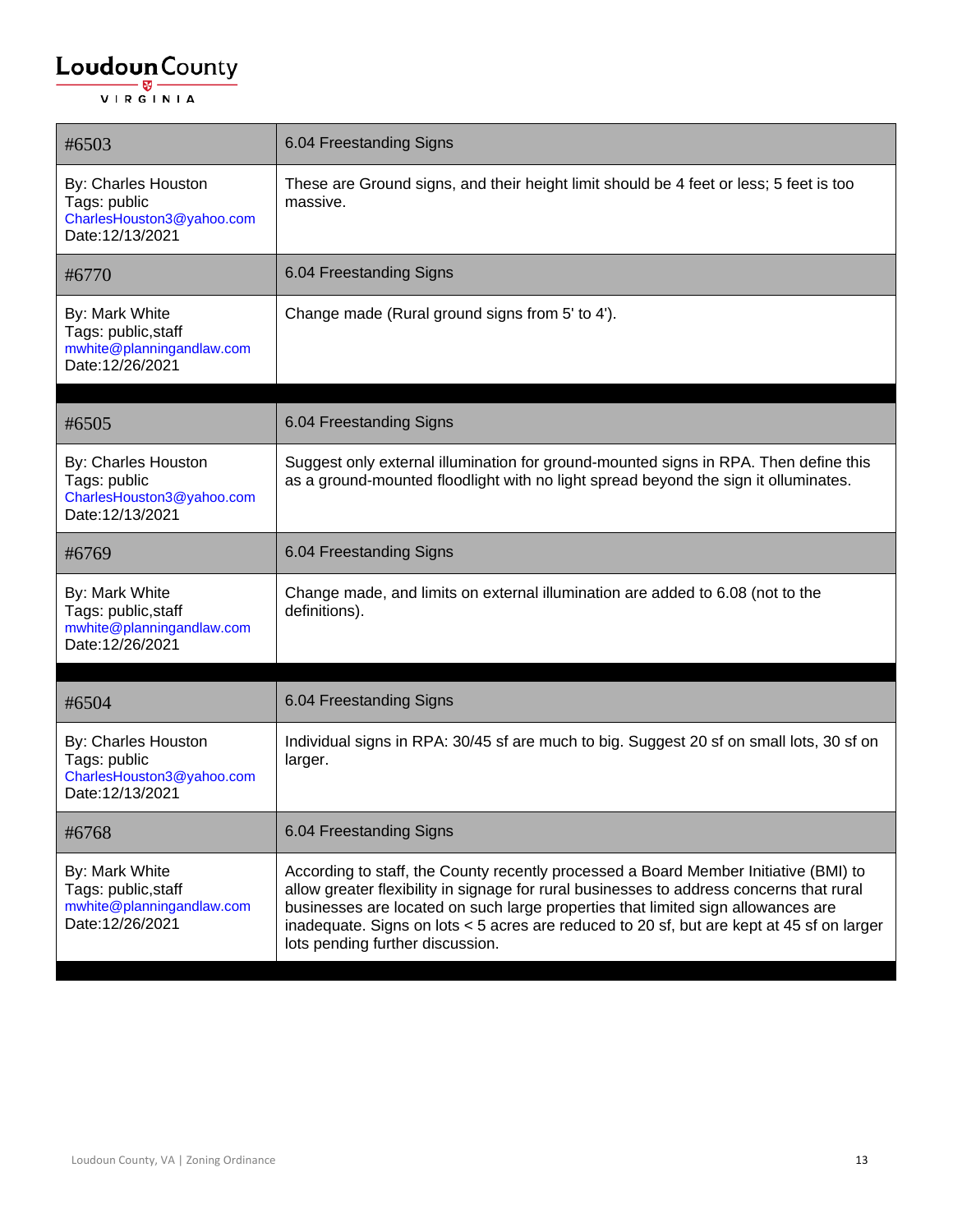| #6506                                                                                 | 6.04 Freestanding Signs                                                                                                                                                                                                                                                                                                                                                                                                                                                                                                                                                                                                                                                                                                  |
|---------------------------------------------------------------------------------------|--------------------------------------------------------------------------------------------------------------------------------------------------------------------------------------------------------------------------------------------------------------------------------------------------------------------------------------------------------------------------------------------------------------------------------------------------------------------------------------------------------------------------------------------------------------------------------------------------------------------------------------------------------------------------------------------------------------------------|
| By: Charles Houston<br>Tags: public<br>CharlesHouston3@yahoo.com<br>Date:12/13/2021   | Pole Signs in RPA. The permitted sizes are way too big. A 45 sf sign could be 5' x 9'.<br>That's enormous.                                                                                                                                                                                                                                                                                                                                                                                                                                                                                                                                                                                                               |
| #6767                                                                                 | 6.04 Freestanding Signs                                                                                                                                                                                                                                                                                                                                                                                                                                                                                                                                                                                                                                                                                                  |
| By: Mark White<br>Tags: public, staff<br>mwhite@planningandlaw.com<br>Date:12/26/2021 | According to staff, the County recently processed a Board Member Initiative (BMI) to<br>allow greater flexibility in signage for rural businesses to address concerns that rural<br>businesses are located on such large properties that limited sign allowances are<br>inadequate. Signs on lots < 5 acres are reduced to 20 sf, but are kept at 45 sf on larger<br>lots pending further discussion.                                                                                                                                                                                                                                                                                                                    |
| #6515                                                                                 | 6.04 Freestanding Signs                                                                                                                                                                                                                                                                                                                                                                                                                                                                                                                                                                                                                                                                                                  |
| By: Charles Houston<br>Tags: public<br>CharlesHouston3@yahoo.com<br>Date:12/13/2021   | Ground signs in Urban areas should be held to 86 or 8 feet high, not 15 feet.                                                                                                                                                                                                                                                                                                                                                                                                                                                                                                                                                                                                                                            |
| #6766                                                                                 | 6.04 Freestanding Signs                                                                                                                                                                                                                                                                                                                                                                                                                                                                                                                                                                                                                                                                                                  |
| By: Mark White<br>Tags: public, staff<br>mwhite@planningandlaw.com<br>Date:12/26/2021 | Change made                                                                                                                                                                                                                                                                                                                                                                                                                                                                                                                                                                                                                                                                                                              |
| #6516                                                                                 | 6.04 Freestanding Signs                                                                                                                                                                                                                                                                                                                                                                                                                                                                                                                                                                                                                                                                                                  |
| By: Charles Houston<br>Tags: public<br>CharlesHouston3@yahoo.com<br>Date:12/13/2021   | Why is halo lighting not permitted for ground signs in Urban areas? (Perhaps I don't know<br>what halo lighting is, which reinforces my previous comment that definitions and<br>examples are sorely needed.)                                                                                                                                                                                                                                                                                                                                                                                                                                                                                                            |
| #6765                                                                                 | 6.04 Freestanding Signs                                                                                                                                                                                                                                                                                                                                                                                                                                                                                                                                                                                                                                                                                                  |
| By: Mark White<br>Tags: public, staff<br>mwhite@planningandlaw.com<br>Date:12/26/2021 | "Halo lit" is defined in Chapter 11 ("Halo Lit: Illumination created by concealing the light<br>source behind three-dimensional opaque letters, numbers, or other characters of a sign,<br>resulting in the nighttime perception of a halo around the silhouette of each character.<br>This is also referred to as "reverse channel" or "reverse lit" illumination. A halo lit sign is<br>not considered an internally illuminated sign.") We will add graphics in later drafts.<br>Meanwhile, here's an article that has some examples of halo lit signs:<br>https://www.davessigns.com/5-benefits-of-halo-lit-channel-letters/<br>These are common for wall signs, but are added here ground signs at your suggestion. |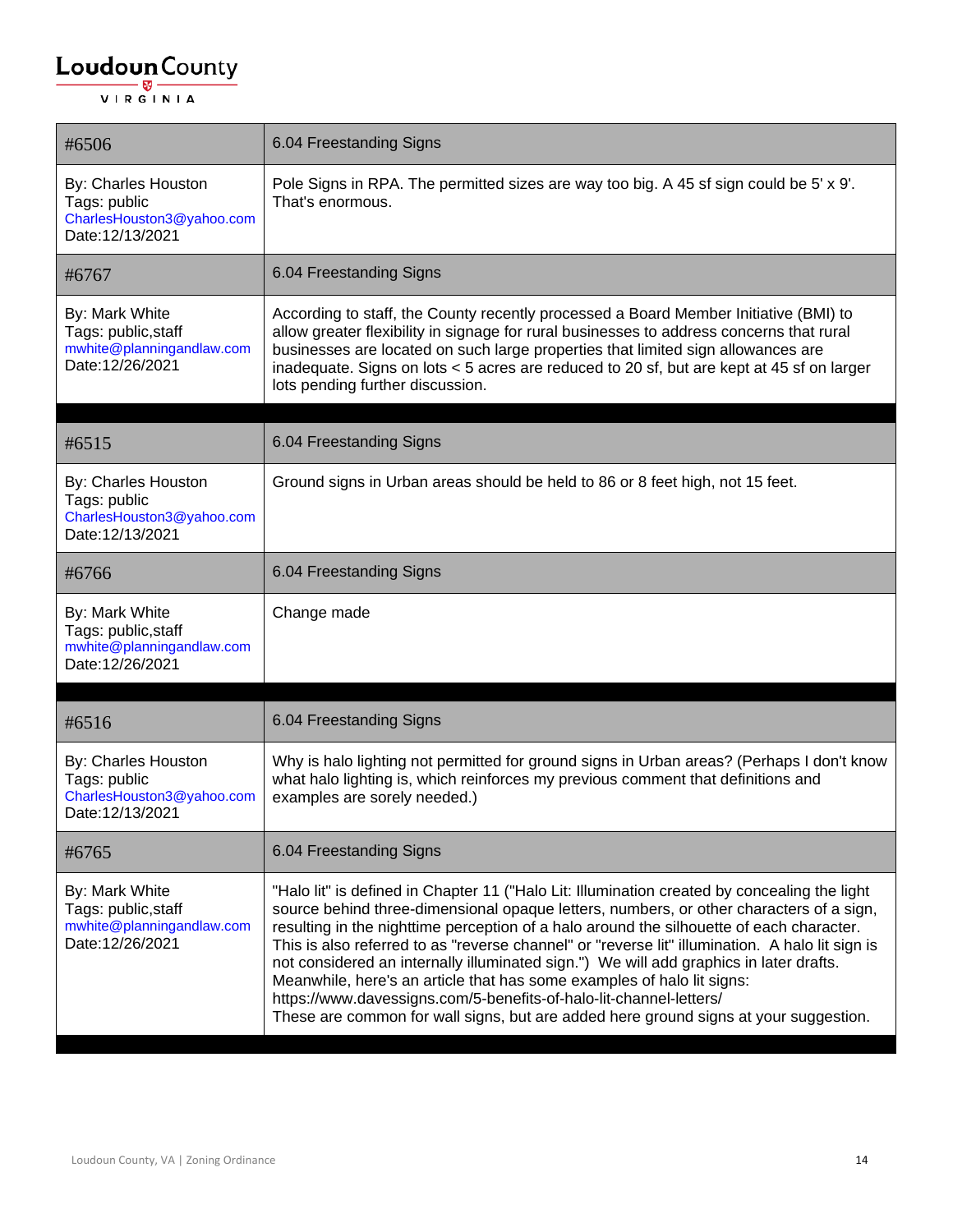| #6702                                                                                   | 6.04 Freestanding Signs                                                                                                                                                                                                                                                                                                                                                                                                                                                         |
|-----------------------------------------------------------------------------------------|---------------------------------------------------------------------------------------------------------------------------------------------------------------------------------------------------------------------------------------------------------------------------------------------------------------------------------------------------------------------------------------------------------------------------------------------------------------------------------|
| By: Kevin Ruedisueli<br>Tags: public<br>kevinruedisueliZOC@gmail.com<br>Date:12/19/2021 | The Zoning District Categories in the Tables should exactly parallel those identified in<br>6.01.E Categories. They do not. Is it correct to presume that "Residential" shown on the<br>Table is the same as "Neighborhood" in 6.01.E? If so, please adjust.                                                                                                                                                                                                                    |
| #6764                                                                                   | 6.04 Freestanding Signs                                                                                                                                                                                                                                                                                                                                                                                                                                                         |
| By: Mark White<br>Tags: public, staff<br>mwhite@planningandlaw.com<br>Date:12/26/2021   | Good catch - "Residential" is changed to "Neighborhood" throughout.                                                                                                                                                                                                                                                                                                                                                                                                             |
| #6703                                                                                   | 6.04 Freestanding Signs                                                                                                                                                                                                                                                                                                                                                                                                                                                         |
| By: Kevin Ruedisueli<br>Tags: public<br>kevinruedisueliZOC@gmail.com<br>Date:12/19/2021 | I agree with Maura that in essence, the allowed sign sizes in the Rural area are too<br>large. They are not consistent with the rural environs and detract.                                                                                                                                                                                                                                                                                                                     |
| #6763                                                                                   | 6.04 Freestanding Signs                                                                                                                                                                                                                                                                                                                                                                                                                                                         |
| By: Mark White<br>Tags: public, staff<br>mwhite@planningandlaw.com<br>Date:12/26/2021   | According to staff, the County recently processed a Board Member Initiative (BMI) to<br>allow greater flexibility in signage for rural businesses to address concerns that rural<br>businesses are located on such large properties that limited sign allowances are<br>inadequate. Suggestion: provide a smaller allowance for residential property or<br>property that is < 5 acres, and a larger allowance for non-residential property with > 5<br>acres (including farms)? |
| #6430                                                                                   | 6.05 Attached Signs                                                                                                                                                                                                                                                                                                                                                                                                                                                             |
| By: John Merrithew<br>Tags: public<br>Date:12/9/2021                                    | The County has permitted digital signs in several commercial areas. If the goal is to not<br>create nonconforming signs, should we permit digital signs in commercial, employment<br>and mixed use areas?                                                                                                                                                                                                                                                                       |
| #6790                                                                                   | 6.05 Attached Signs                                                                                                                                                                                                                                                                                                                                                                                                                                                             |
| By: Mark White<br>Tags: public, staff<br>mwhite@planningandlaw.com<br>Date:12/27/2021   | This draft does allow digital signs in commercial, employment and mixed use areas (see<br>Table 6.05-1, line 7).                                                                                                                                                                                                                                                                                                                                                                |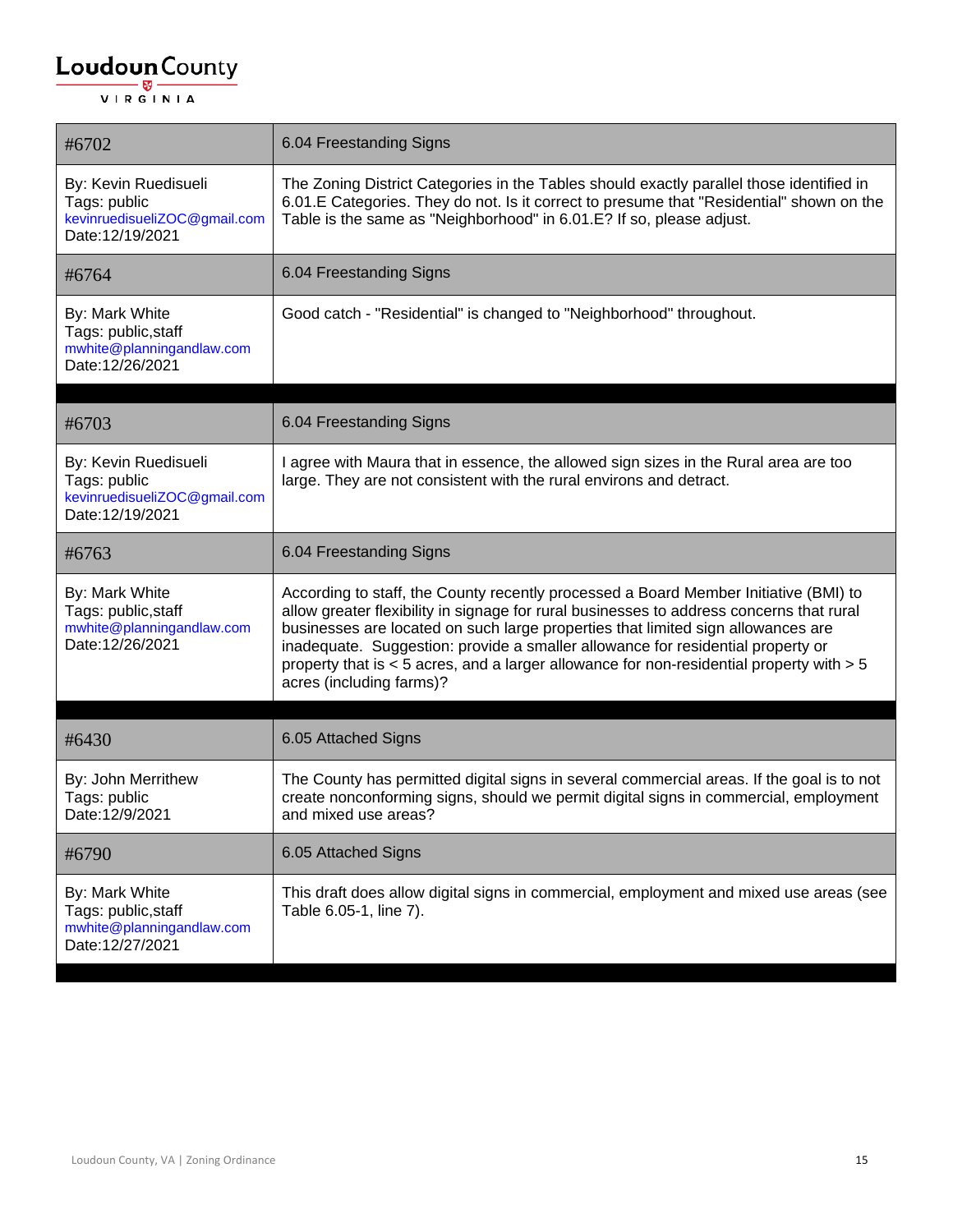| #6433                                                                                 | 6.05 Attached Signs                                                                                                                                                                                                                                                                                                                                                                                                        |
|---------------------------------------------------------------------------------------|----------------------------------------------------------------------------------------------------------------------------------------------------------------------------------------------------------------------------------------------------------------------------------------------------------------------------------------------------------------------------------------------------------------------------|
| By: John Merrithew<br>Tags: public<br>Date:12/9/2021                                  | Wall signs in rural area - are these commercial signs or home address signs? I don't see<br>the relationship between lot acreage and number or size of signs. Wouldn't the number of<br>signs be based on number of entrances or buildings; and shouldn't the size be based on<br>setbacks from the road or some function or visibility-related measure?                                                                   |
| #6789                                                                                 | 6.05 Attached Signs                                                                                                                                                                                                                                                                                                                                                                                                        |
| By: Mark White<br>Tags: public, staff<br>mwhite@planningandlaw.com<br>Date:12/27/2021 | Wall signs are not tied to message (such as a "commercial" message or an address), as<br>constitutionally required. Tying the signs to lot acreage allows the signs to scale to lot<br>size (allowing for wider spacing between signs, for example). Some codes to allow larger<br>signs if they are set back further from the road. Does the ZOC or staff support that<br>approach in the RPA? To what maximum sign area? |
|                                                                                       |                                                                                                                                                                                                                                                                                                                                                                                                                            |
| #6434                                                                                 | 6.05 Attached Signs                                                                                                                                                                                                                                                                                                                                                                                                        |
| By: John Merrithew<br>Tags: public<br>Date:12/9/2021                                  | Cumulative and Individual sign area ()lines 4 and 5 - is there a need for a limit ion<br>individual sign area if we have a cumulative maximum? Some of our larger individual<br>user buildings could use a single logo that is 20% of the wall area. I do think 20% is a high<br>number. Are these based on actual sign plan applications?                                                                                 |
| #6788                                                                                 | 6.05 Attached Signs                                                                                                                                                                                                                                                                                                                                                                                                        |
| By: Mark White<br>Tags: public, staff<br>mwhite@planningandlaw.com<br>Date:12/27/2021 | The cumulative and individual sign area categories are based on the current standards<br>(Table 5-1204(D)).                                                                                                                                                                                                                                                                                                                |
|                                                                                       |                                                                                                                                                                                                                                                                                                                                                                                                                            |
| #6435                                                                                 | 6.05 Attached Signs                                                                                                                                                                                                                                                                                                                                                                                                        |
| By: John Merrithew<br>Tags: public<br>Date:12/9/2021                                  | Window sign - number allowed - am I correct the standard is 4 per facade or 4 per tenant<br>space? Is there a need to restrict the number if the area limit is 25% of the window area?<br>Is 25% based on local applications? I suggest removing the 10 sf maximum. It seems<br>arbitrary and small. Just go with a % of window area.                                                                                      |
| #6787                                                                                 | 6.05 Attached Signs                                                                                                                                                                                                                                                                                                                                                                                                        |
| By: Mark White<br>Tags: public, staff<br>mwhite@planningandlaw.com<br>Date:12/27/2021 | Window signs are 4 per tenant space per the current standards, but if there are no<br>"tenants" it's 4 per facade. The suggestion to eliminate the number and 10 SF max is<br>noted for discussion. These limits are consistent with the current standards in Table 5-<br>$1204(D)$ .                                                                                                                                      |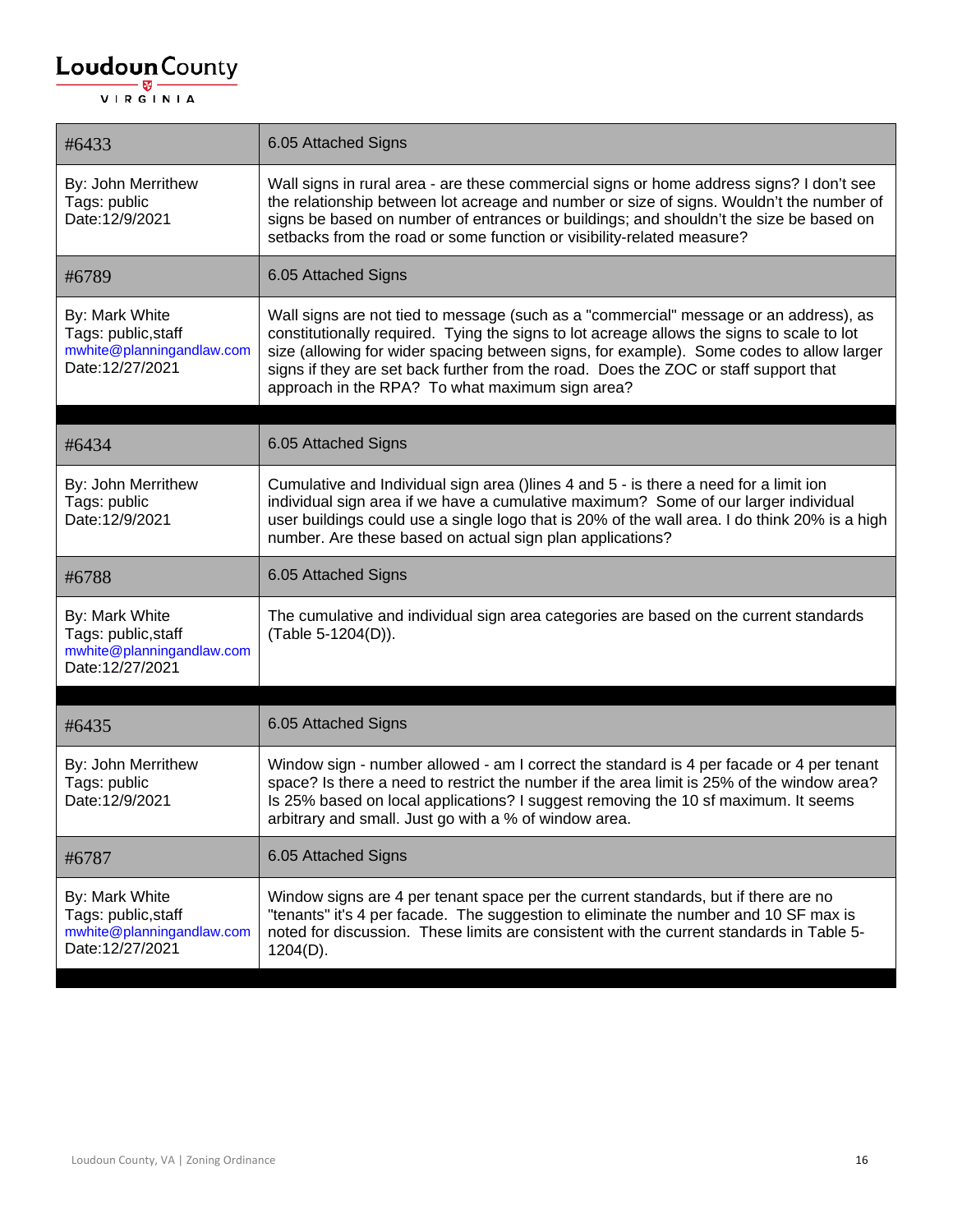| #6468                                                                                                 | 6.05 Attached Signs                                                                                                                                                                                                                                                                                                                                                |
|-------------------------------------------------------------------------------------------------------|--------------------------------------------------------------------------------------------------------------------------------------------------------------------------------------------------------------------------------------------------------------------------------------------------------------------------------------------------------------------|
| By: Maura Walsh-Copeland<br>Tags: public<br>Maura@Walsh-<br>CopelandConsulting.com<br>Date:12/12/2021 | 6.05 ATTACHED SIGNS. Can and will matrices for Wall and Window signs<br>differentiate the lump category of "Rural" and "Rural Res" and Rural<br>Econ/comm/biz"?                                                                                                                                                                                                    |
| #6786                                                                                                 | 6.05 Attached Signs                                                                                                                                                                                                                                                                                                                                                |
| By: Mark White<br>Tags: public, staff<br>mwhite@planningandlaw.com<br>Date:12/27/2021                 | Yes - we can create separate categories for residential and non-residential in rural.<br>This already has separate allowances based on lot size.                                                                                                                                                                                                                   |
| #6469                                                                                                 | 6.05 Attached Signs                                                                                                                                                                                                                                                                                                                                                |
| By: Maura Walsh-Copeland<br>Tags: public<br>Maura@Walsh-<br>CopelandConsulting.com<br>Date:12/12/2021 | "6.05 ATTACHED SIGNS, Wall Signs. Greatly appreciate having no animated signs<br>which really distract drivers attention from the road.<br>Larger signs are allowed in rural areas than in other residential areas. Residential<br>areas in the rural areas are not protected.<br>Will this inconsistency be reviewed and rectified by before the 90-day referral? |
| #6785                                                                                                 | 6.05 Attached Signs                                                                                                                                                                                                                                                                                                                                                |
| By: Mark White<br>Tags: public, staff<br>mwhite@planningandlaw.com<br>Date:12/27/2021                 | Noted for discussion.                                                                                                                                                                                                                                                                                                                                              |
| #6490                                                                                                 | 6.05 Attached Signs                                                                                                                                                                                                                                                                                                                                                |
| By: Gem Bingol<br>Tags: public<br>gbingol@pecva.org<br>Date:12/13/2021                                | Table 6.05-1 Wall Signs<br>When rural signs enforcement was triggered in a complaint, I think that a barn mural<br>was also cited.                                                                                                                                                                                                                                 |
|                                                                                                       | The suggestion of a artwork/mural category seems like it would be helpful to be a<br>separate category as suggested.                                                                                                                                                                                                                                               |
| #6784                                                                                                 | 6.05 Attached Signs                                                                                                                                                                                                                                                                                                                                                |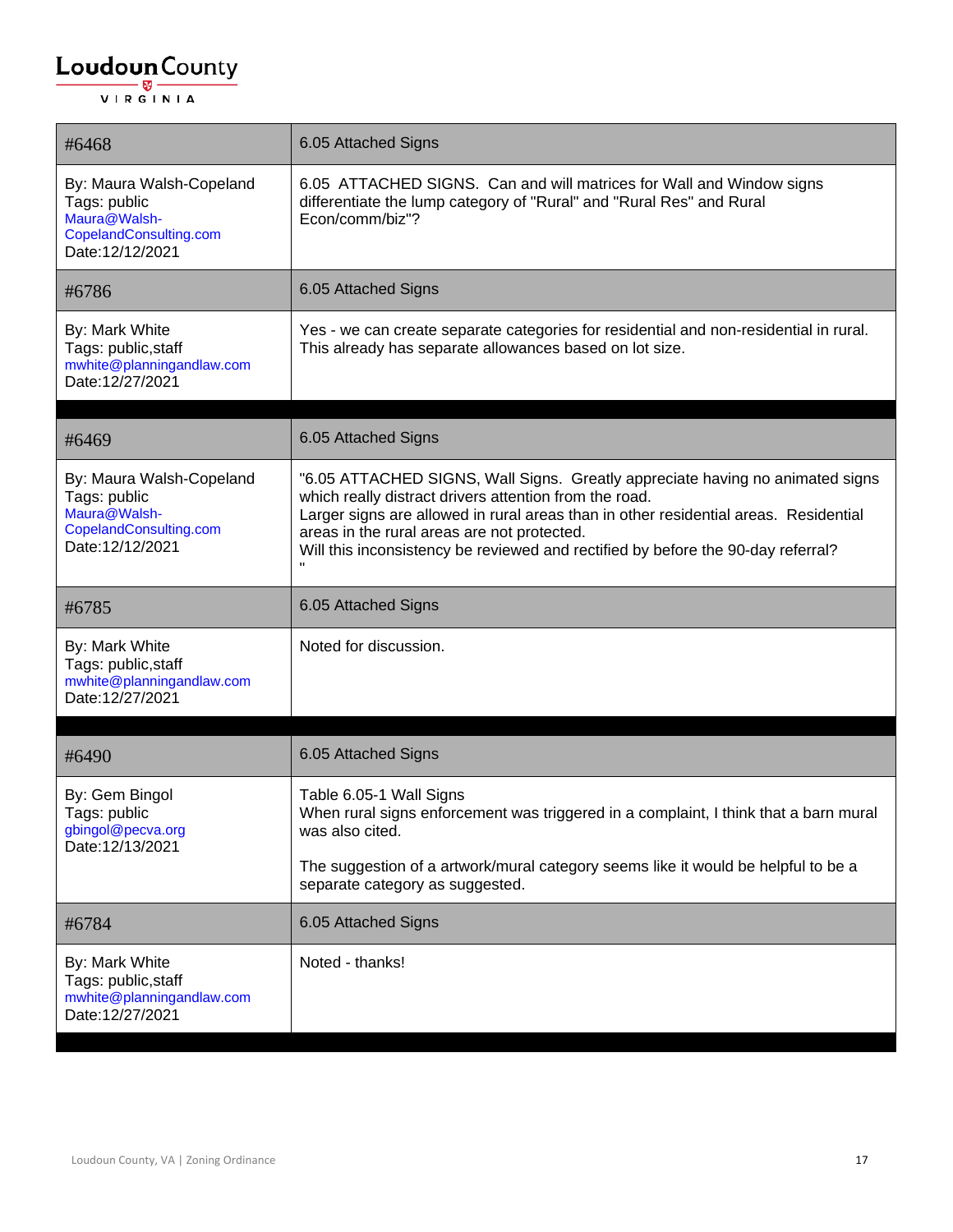| #6507                                                                                 | 6.05 Attached Signs                                                                                                                                                                                                                                                                                                                                                                                                                                                   |
|---------------------------------------------------------------------------------------|-----------------------------------------------------------------------------------------------------------------------------------------------------------------------------------------------------------------------------------------------------------------------------------------------------------------------------------------------------------------------------------------------------------------------------------------------------------------------|
| By: Charles Houston<br>Tags: public<br>CharlesHouston3@yahoo.com<br>Date:12/13/2021   | Wall signs in RPA. The word "Building" is problematic. Logically it would include barns.<br>Here's an example using our farm: 4 barns $+1$ house = 5 buildings, so we could have 15<br>signs! That's nuts. Just change Building to Lot.                                                                                                                                                                                                                               |
|                                                                                       | The sizes areas seem fine.                                                                                                                                                                                                                                                                                                                                                                                                                                            |
| #6783                                                                                 | 6.05 Attached Signs                                                                                                                                                                                                                                                                                                                                                                                                                                                   |
| By: Mark White<br>Tags: public, staff<br>mwhite@planningandlaw.com<br>Date:12/27/2021 | Change made. According to staff, the County recently processed a Board Member<br>Initiative (BMI) to allow greater flexibility in signage for rural businesses to address<br>concerns that rural businesses are located on such large properties that limited sign<br>allowances are inadequate. However, the definition of "farm sign" currently only includes<br>freestanding signs, so restricting wall signs by lot still provides flexibility for sign displays. |
| #6508                                                                                 | 6.05 Attached Signs                                                                                                                                                                                                                                                                                                                                                                                                                                                   |
| By: Charles Houston<br>Tags: public<br>CharlesHouston3@yahoo.com                      | Why allow ANY window signs? And if you do, why on earth would a property in the RPA<br>need three?                                                                                                                                                                                                                                                                                                                                                                    |
| Date:12/13/2021                                                                       | Under Design, show LED and show LED as not being allowed in the RPA.                                                                                                                                                                                                                                                                                                                                                                                                  |
| #6782                                                                                 | 6.05 Attached Signs                                                                                                                                                                                                                                                                                                                                                                                                                                                   |
| By: Mark White<br>Tags: public, staff<br>mwhite@planningandlaw.com<br>Date:12/27/2021 | Window sign are common forms of expression, even in residential areas. Banning them<br>would be unusual. They are very restrict (1.5 sf) in rural areas. LED is already prohibited<br>in the rural districts because it's a form of digital sign.                                                                                                                                                                                                                     |
| #6518                                                                                 | 6.05 Attached Signs                                                                                                                                                                                                                                                                                                                                                                                                                                                   |
|                                                                                       |                                                                                                                                                                                                                                                                                                                                                                                                                                                                       |
| By: Charles Houston<br>Tags: public<br>CharlesHouston3@yahoo.com<br>Date:12/13/2021   | Wall signs in Urban area: The number of facades per building is good. Thanks.                                                                                                                                                                                                                                                                                                                                                                                         |
| #6781                                                                                 | 6.05 Attached Signs                                                                                                                                                                                                                                                                                                                                                                                                                                                   |
| By: Mark White<br>Tags: public, staff<br>mwhite@planningandlaw.com<br>Date:12/27/2021 | Thanks!                                                                                                                                                                                                                                                                                                                                                                                                                                                               |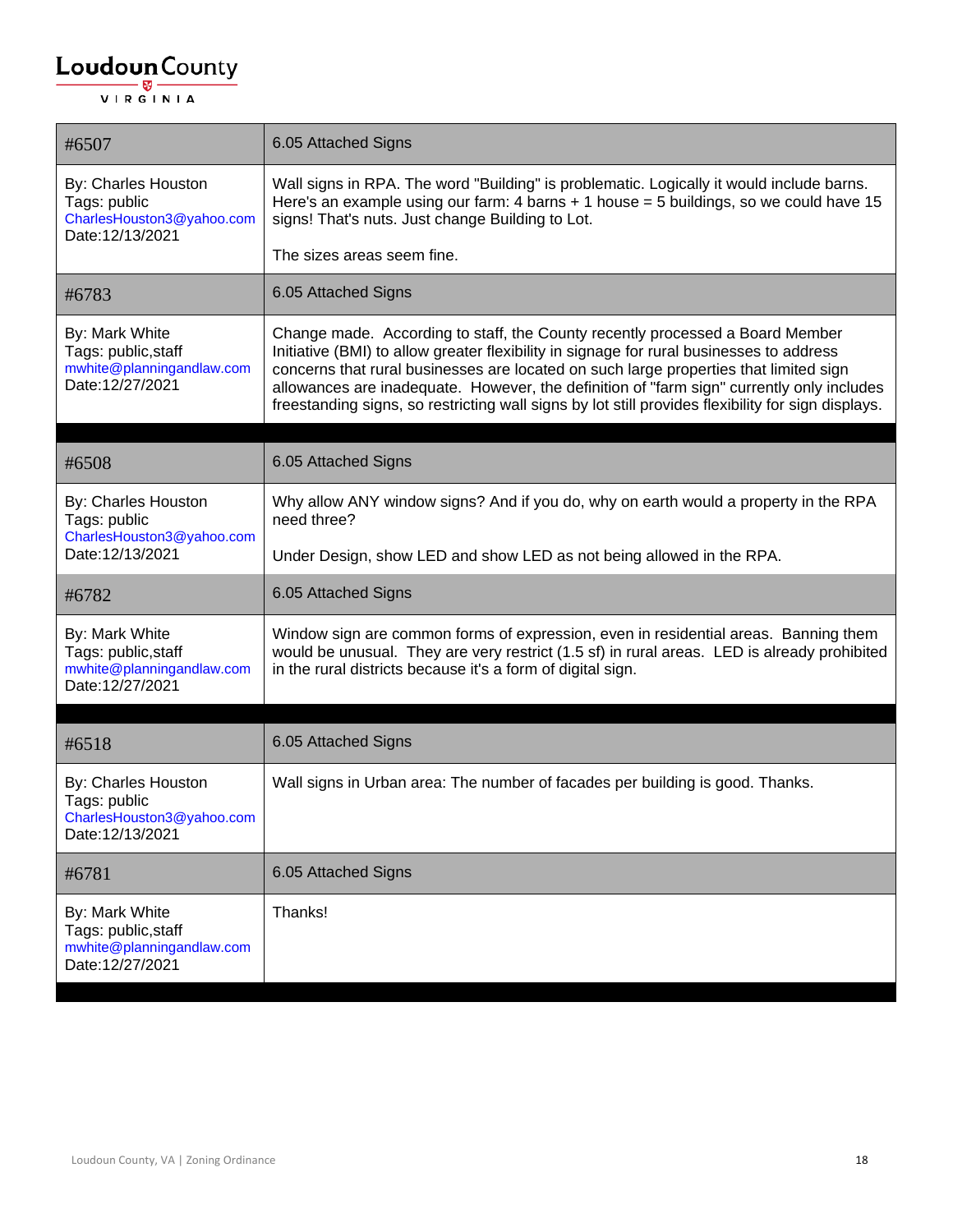#### $\underbrace{\textbf{Loudoun}\xspace}_{\text{VIR GINIA}}$

| #6519                                                                                 | 6.05 Attached Signs                                                                                                                                                                                                                                                                                                                                                                     |
|---------------------------------------------------------------------------------------|-----------------------------------------------------------------------------------------------------------------------------------------------------------------------------------------------------------------------------------------------------------------------------------------------------------------------------------------------------------------------------------------|
| By: Charles Houston<br>Tags: public<br>CharlesHouston3@yahoo.com<br>Date:12/13/2021   | I would not allow digital wall signs anywhere.                                                                                                                                                                                                                                                                                                                                          |
| #6780                                                                                 | 6.05 Attached Signs                                                                                                                                                                                                                                                                                                                                                                     |
| By: Mark White<br>Tags: public, staff<br>mwhite@planningandlaw.com<br>Date:12/27/2021 | Noted for discussion.                                                                                                                                                                                                                                                                                                                                                                   |
| #6520                                                                                 | 6.05 Attached Signs                                                                                                                                                                                                                                                                                                                                                                     |
| By: Charles Houston<br>Tags: public<br>CharlesHouston3@yahoo.com                      | Item 6 Wall signs must not extend beyond the edges of the façade, including the<br>building's parapet.                                                                                                                                                                                                                                                                                  |
| Date:12/13/2021                                                                       | Question: If there's an enclosed mechanical room on the roof, can a wall sign be placed<br>upon it? suggest not, but that should be stated.                                                                                                                                                                                                                                             |
| #6779                                                                                 | 6.05 Attached Signs                                                                                                                                                                                                                                                                                                                                                                     |
| By: Mark White<br>Tags: public, staff<br>mwhite@planningandlaw.com<br>Date:12/27/2021 | Clarified here that the facade does not include any rooftop structure (this is a term<br>defined by the International Building Code, which is incorporated by reference as part of<br>the state building code). Also added a definition of "facade" to Chapter 11 ("The exterior<br>wall of a building exposed to public view or a wall viewed by persons not within the<br>building"). |
|                                                                                       |                                                                                                                                                                                                                                                                                                                                                                                         |
| #6521                                                                                 | 6.05 Attached Signs                                                                                                                                                                                                                                                                                                                                                                     |
| By: Charles Houston<br>Tags: public<br>CharlesHouston3@yahoo.com<br>Date:12/13/2021   | Allowing 4 window signs per facade in the Urban area, PLUS wall-mounted signs of up<br>to 200 sf per facade is a nasty recipe!                                                                                                                                                                                                                                                          |
| #6778                                                                                 | 6.05 Attached Signs                                                                                                                                                                                                                                                                                                                                                                     |
| By: Mark White<br>Tags: public, staff<br>mwhite@planningandlaw.com<br>Date:12/27/2021 | Do you have examples of buildings meeting these existing standards (some uses get up<br>to 6 wall signs) that are unacceptable?                                                                                                                                                                                                                                                         |
|                                                                                       |                                                                                                                                                                                                                                                                                                                                                                                         |
| #6511                                                                                 | 6.06 Incidental Signs                                                                                                                                                                                                                                                                                                                                                                   |
| By: Charles Houston<br>Tags: public<br>CharlesHouston3@yahoo.com<br>Date:12/13/2021   | Temp. Signs - 8 feet high? Too much.                                                                                                                                                                                                                                                                                                                                                    |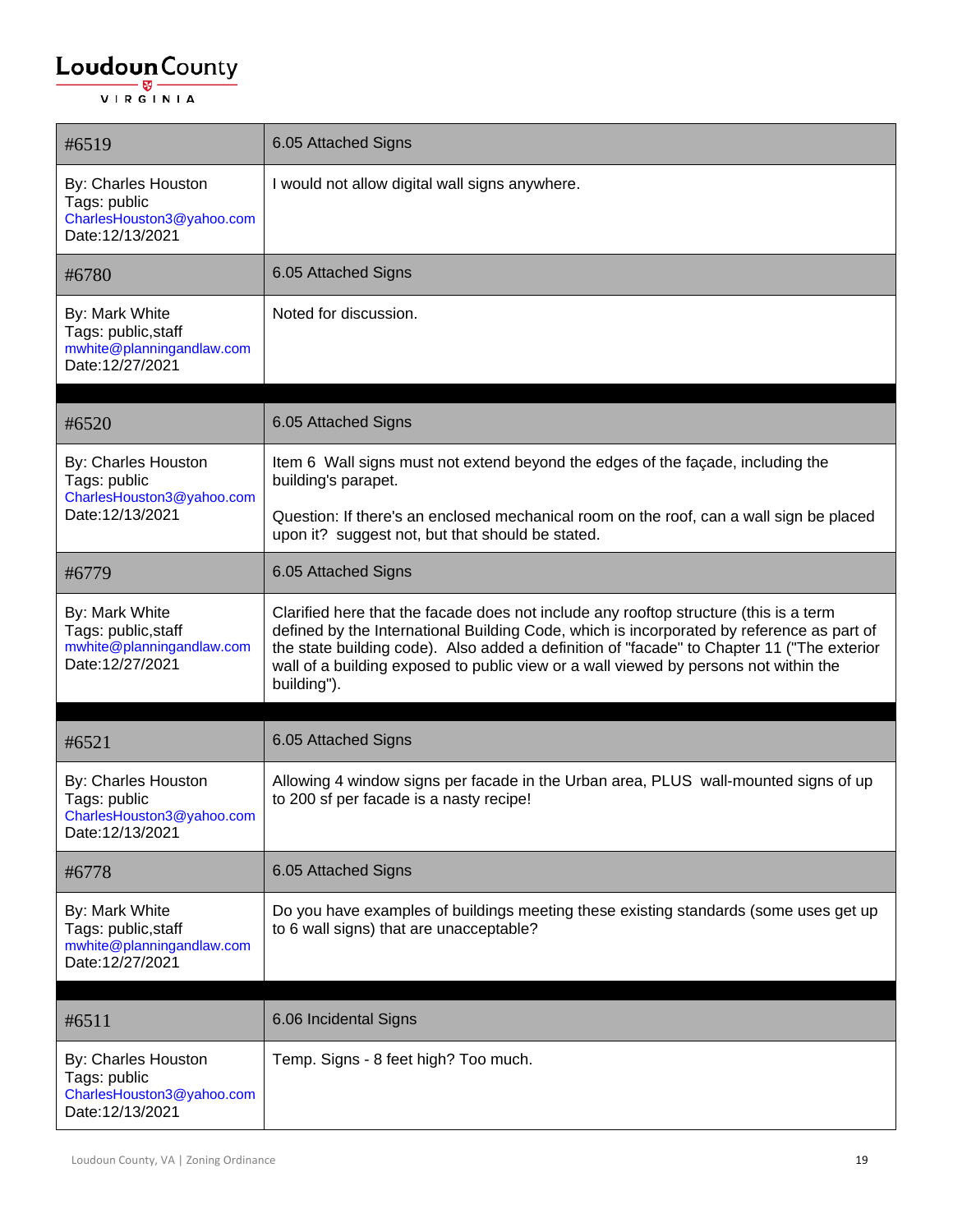| #6792                                                                                 | 6.06 Incidental Signs                                                                                                                                                                                                                                                                                                                                                                                                                                                                                         |
|---------------------------------------------------------------------------------------|---------------------------------------------------------------------------------------------------------------------------------------------------------------------------------------------------------------------------------------------------------------------------------------------------------------------------------------------------------------------------------------------------------------------------------------------------------------------------------------------------------------|
| By: Mark White<br>Tags: staff<br>mwhite@planningandlaw.com<br>Date:12/27/2021         | Noted for discussion. This is consistent with the current standard (Table 5-1204(D)(5)).                                                                                                                                                                                                                                                                                                                                                                                                                      |
| #6509                                                                                 | 6.06 Incidental Signs                                                                                                                                                                                                                                                                                                                                                                                                                                                                                         |
| By: Charles Houston<br>Tags: public<br>CharlesHouston3@yahoo.com<br>Date:12/13/2021   | 6.06 A 2. It's "De Minimis."                                                                                                                                                                                                                                                                                                                                                                                                                                                                                  |
| #6893                                                                                 | 6.06 Incidental Signs                                                                                                                                                                                                                                                                                                                                                                                                                                                                                         |
| By: Ryan Reed<br>Tags: public, staff<br>ryan.reed@loudoun.gov<br>Date: 1/3/2022       | corrected. thank you.                                                                                                                                                                                                                                                                                                                                                                                                                                                                                         |
| #6436                                                                                 | 6.06 Incidental Signs                                                                                                                                                                                                                                                                                                                                                                                                                                                                                         |
| By: John Merrithew<br>Tags: public<br>Date:12/9/2021                                  | Do banners include the festival, seasonal banners attached to light poles? If not how are<br>such banners permitted?.,<br>Temporary signs line 6 typo - should be 8 ft.<br>Incidental signs Line 6 add the word height.<br>Lines 3, 4, and 5 - if we are allowing one incidental sign per entrance and limiting the<br>individual signs to 2 square feet than we would need 16 entrances to meet the maximum<br>cumulative sign area. - just doesn't seem right. Maybe we could drop the cumulative<br>total? |
| #6800                                                                                 | 6.06 Incidental Signs                                                                                                                                                                                                                                                                                                                                                                                                                                                                                         |
| By: Mark White<br>Tags: public, staff<br>mwhite@planningandlaw.com<br>Date:12/27/2021 | Banners are addressed in Table 5-1204(D).<br>Typos for temporary (line 6) and incidental signs (line 6) are fixed.<br>The maximum cumulative area is for freestanding signs, and the individual area applies<br>only to attached signs. So, if you have two building entries you can have one 32 sf<br>freestanding sign, or two 16 SF signs.                                                                                                                                                                 |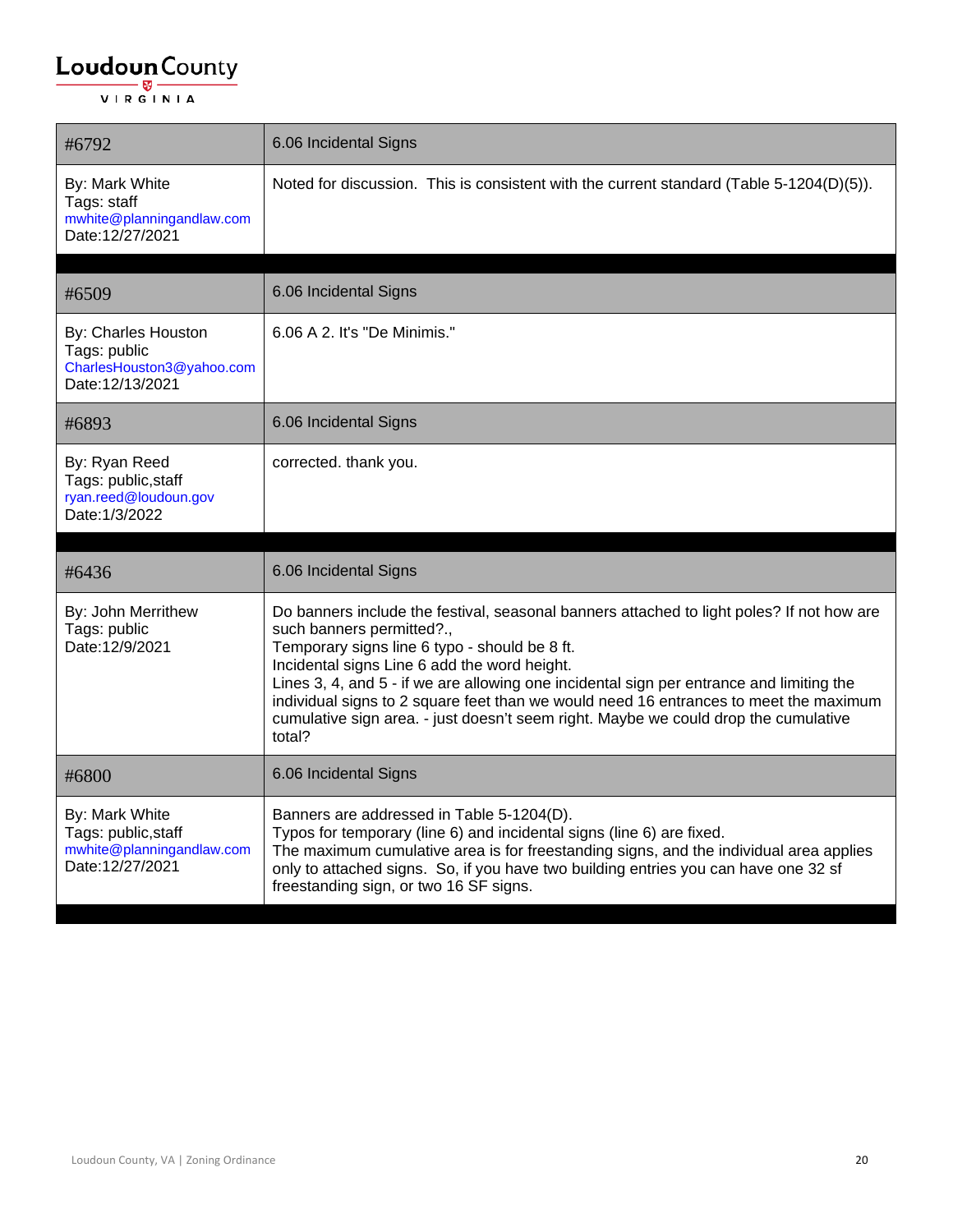| #6470                                                                                                          | 6.06 Incidental Signs                                                                                                                                                                                                                                                                                                                                                                                                                                                                                                                                                                                             |
|----------------------------------------------------------------------------------------------------------------|-------------------------------------------------------------------------------------------------------------------------------------------------------------------------------------------------------------------------------------------------------------------------------------------------------------------------------------------------------------------------------------------------------------------------------------------------------------------------------------------------------------------------------------------------------------------------------------------------------------------|
| By: Maura Walsh-Copeland<br>Tags: public<br>Maura@Walsh-<br>CopelandConsulting.com<br>Date:12/12/2021          | 6.06 INCIDENTAL SIGNS. Can and will matrices for Banner Incidental Signs,<br>Generally (E.) differentiate the lump category of "Rural" and "Rural Res" and Rural<br>Econ/comm/biz"?                                                                                                                                                                                                                                                                                                                                                                                                                               |
| #6799                                                                                                          | 6.06 Incidental Signs                                                                                                                                                                                                                                                                                                                                                                                                                                                                                                                                                                                             |
| By: Mark White<br>Tags: public, staff<br>mwhite@planningandlaw.com<br>Date:12/27/2021                          | All of the tables can differentiate residential and non-residential uses in the RPA, as<br>discussed in the other sections.                                                                                                                                                                                                                                                                                                                                                                                                                                                                                       |
| #6471                                                                                                          | 6.06 Incidental Signs                                                                                                                                                                                                                                                                                                                                                                                                                                                                                                                                                                                             |
| By: Maura Walsh-Copeland<br>Tags: public<br>Maura@Walsh-<br>CopelandConsulting.com<br>Date:12/12/2021          | "6.06-INCIDENTAL SIGNS. Banners. The Consultant reports indicates that, ""Loudoun<br>County does not generally allow balloons, banners, pennants, or inflated devices<br>(Section 5-1202(A)(5)). An exception is ornamental/seasonal banners are allowed on<br>lamp posts in PD-CC, PD-SA, PD-TC, PD-TREC, PD-TRC, and PD-MUB (Sign Matrix,<br>Table 5-1204(D)(7)(h)).""<br>Why then, are banners now being allowed without similar type and location<br>restrictions?"                                                                                                                                           |
|                                                                                                                |                                                                                                                                                                                                                                                                                                                                                                                                                                                                                                                                                                                                                   |
| #6798                                                                                                          | 6.06 Incidental Signs                                                                                                                                                                                                                                                                                                                                                                                                                                                                                                                                                                                             |
| By: Mark White<br>Tags: public, staff<br>mwhite@planningandlaw.com<br>Date:12/27/2021                          | Table 6.06-1, line 3 limits banners to lamp posts with the same restrictions provided in<br>Table 5-1204(D)(7)(h).                                                                                                                                                                                                                                                                                                                                                                                                                                                                                                |
|                                                                                                                |                                                                                                                                                                                                                                                                                                                                                                                                                                                                                                                                                                                                                   |
| #6472<br>By: Maura Walsh-Copeland<br>Tags: public<br>Maura@Walsh-<br>CopelandConsulting.com<br>Date:12/12/2021 | 6.06 Incidental Signs<br>"6.06-2 INCIDENTAL SIGNS. De Minimis Signs.<br>-- The cumulative area for sf is 2 sf, with individual sign area max is 1sf, but the number<br>allowed is blank. Shouldn't the number allowed by 2 to help folks understand the limit?<br>-- Although the cumulative area is listed under Dimensions is 2 sf (line 4) under Design<br>(line 7), digital signs are allowed ""max percent of sign area or 30sf, whichever is<br>greater"" Surely this is either in error and digital signs are /should not be allowed as De<br>Minimis Signs, or this inconsistency needs to be clarified?" |
| #6797                                                                                                          | 6.06 Incidental Signs                                                                                                                                                                                                                                                                                                                                                                                                                                                                                                                                                                                             |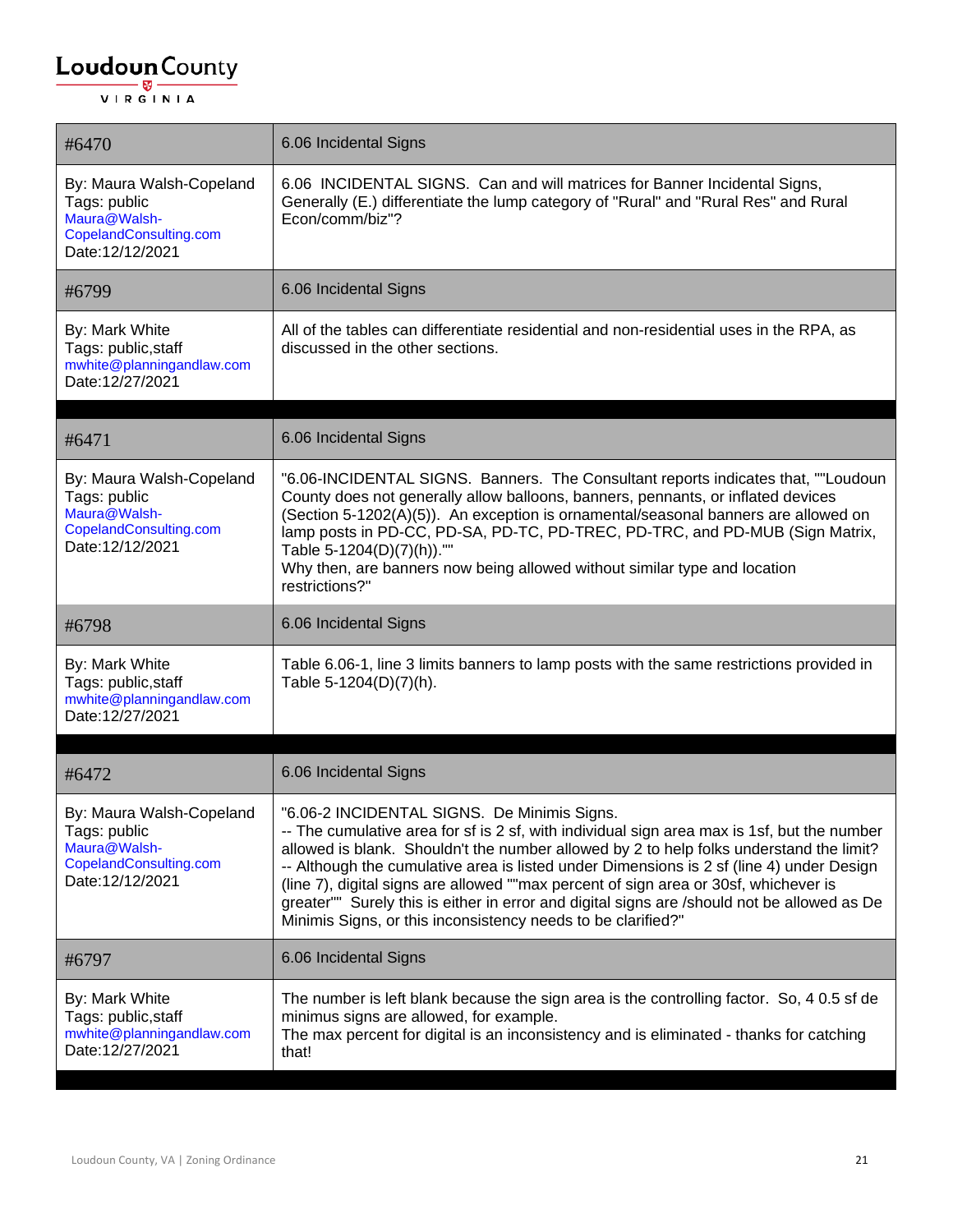| #6473                                                                                                 | 6.06 Incidental Signs                                                                                                                                                                                                                                                                                                                                                                                                                                                                                                                                                                                                                                                                                                                                                                                                                                                                                                                                                                                                                                                                                                                                                                                                                                   |
|-------------------------------------------------------------------------------------------------------|---------------------------------------------------------------------------------------------------------------------------------------------------------------------------------------------------------------------------------------------------------------------------------------------------------------------------------------------------------------------------------------------------------------------------------------------------------------------------------------------------------------------------------------------------------------------------------------------------------------------------------------------------------------------------------------------------------------------------------------------------------------------------------------------------------------------------------------------------------------------------------------------------------------------------------------------------------------------------------------------------------------------------------------------------------------------------------------------------------------------------------------------------------------------------------------------------------------------------------------------------------|
| By: Maura Walsh-Copeland<br>Tags: public<br>Maura@Walsh-<br>CopelandConsulting.com<br>Date:12/12/2021 | "6.06-3 INCIDENTAL SIGNS. Temporary Signs. How does this category make sense?<br>The section allows for 32 sf signs anywhere in the County including town houses and<br>other residential districts; these would be larger than some of those allowed in<br>Commercial/Industrial areas. There is no limit to the number of signs and no cumulative<br>area.<br>Although the description at the top describes a limit of 120 days a year, what would<br>prevent a second sign to be put up for 120 days, and the third, etc., meaning that<br>multiple signs could be up all year?<br>Temporary signs should not be allowed; signs should follow the other sections only.<br>This is a remnant of the Board's problems with those who wanted to express their<br>opinions in signs in an unlimited manner.<br>The Consultant's Report (p. 14) states, ""Courts have upheld reasonable restrictions on<br>size, height, setback, spacing, and the color of signs as well as bans on temporary,<br>overhanging, free-standing, rooftop, windblown, moving, flashing, and illuminated<br>signs.""<br>Additional review, clarification and regulations should be applied to ""temporary"" signs.<br>Will this be done before the 90-day ZOR public review?" |
| #6796                                                                                                 | 6.06 Incidental Signs                                                                                                                                                                                                                                                                                                                                                                                                                                                                                                                                                                                                                                                                                                                                                                                                                                                                                                                                                                                                                                                                                                                                                                                                                                   |
| By: Mark White<br>Tags: public, staff<br>mwhite@planningandlaw.com<br>Date:12/27/2021                 | The concerns are noted, and this is consistent with the current regulations (Table 5-<br>1204(D)(5)). As to placing multiple temporary signs during successive 120-day periods,<br>this seems to be allowed by the current regulations and the regulations could resolve<br>this with a limit on their number. The incidental sign section below debits the<br>temporary signs toward the maximum number of incidental signs, so putting too many<br>temporary signs on a property would limit the ability to place other incidental signs.                                                                                                                                                                                                                                                                                                                                                                                                                                                                                                                                                                                                                                                                                                             |
|                                                                                                       |                                                                                                                                                                                                                                                                                                                                                                                                                                                                                                                                                                                                                                                                                                                                                                                                                                                                                                                                                                                                                                                                                                                                                                                                                                                         |
| #6474                                                                                                 | 6.06 Incidental Signs                                                                                                                                                                                                                                                                                                                                                                                                                                                                                                                                                                                                                                                                                                                                                                                                                                                                                                                                                                                                                                                                                                                                                                                                                                   |
| By: Maura Walsh-Copeland<br>Tags: public<br>Maura@Walsh-<br>CopelandConsulting.com<br>Date:12/12/2021 | "6.06-4 INCIDENTAL SIGNS. Residential (a.k.a. ""neighborhood"") areas are not<br>allowed to use Incidental signs, while Rural areas, with many residences, are allowed<br>up to 6. Although 6 are allowed at 2 sf each, the cumulative area is 32 sf which could<br>be construed to mean 16 signs. Is this an error?<br>Line #6 has no title.<br>Constituent Comment: ""Yards with many signs could detract from their neighbor's<br>property values. Who would buy a home next to a neighbor using multiple signs?""<br>How do Incidental signs differ from De Minimus signs? Can a homeowner or business<br>use both? This would allow 6 Incidental signs plus 2 De Minimus signs plus unlimited<br>temporary signs (for 120 days each). "                                                                                                                                                                                                                                                                                                                                                                                                                                                                                                            |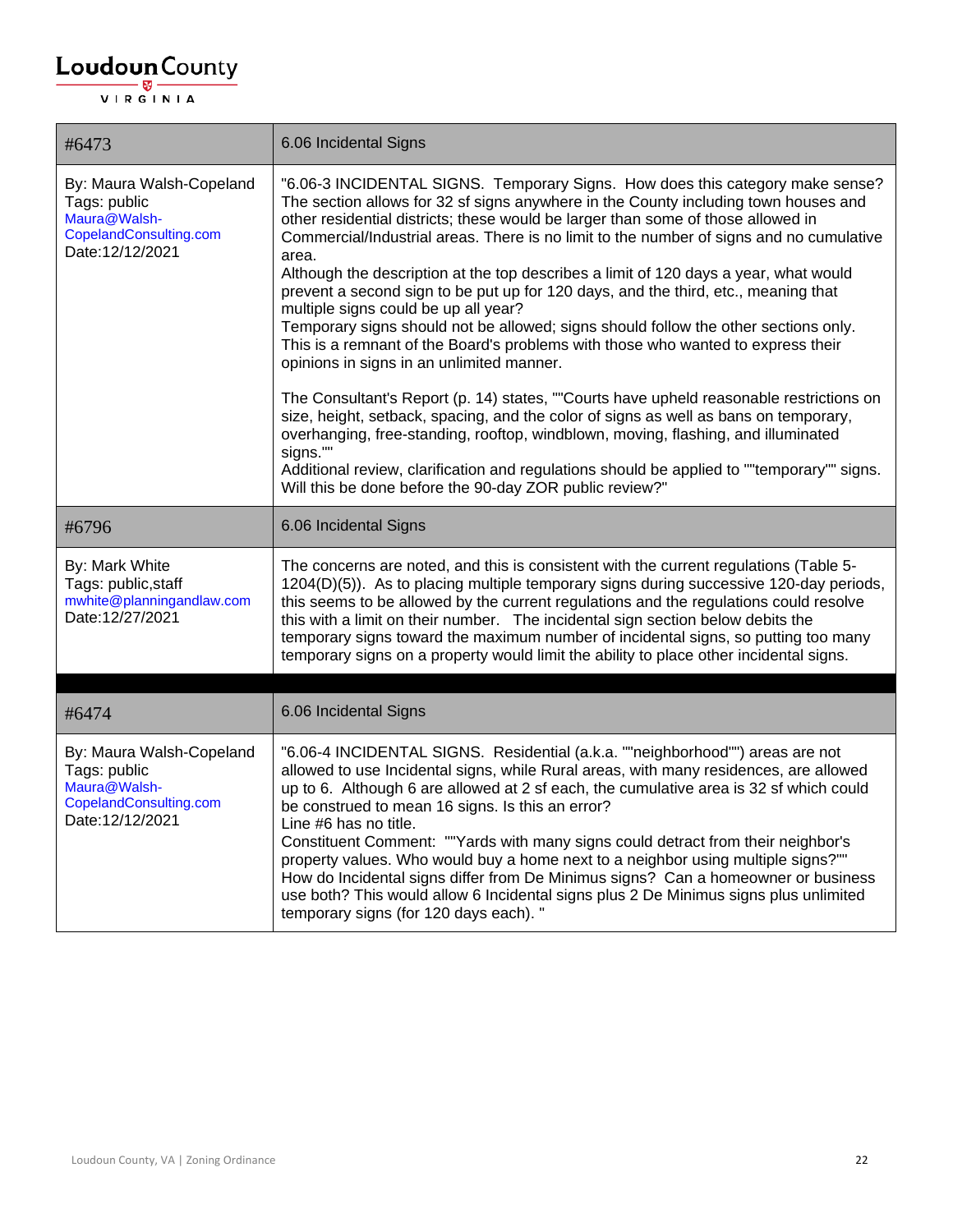| #6795                                                                                 | 6.06 Incidental Signs                                                                                                                                                                                                                                                                                                                                                                                                                                                                                                                                                                                                                                                                                                                         |
|---------------------------------------------------------------------------------------|-----------------------------------------------------------------------------------------------------------------------------------------------------------------------------------------------------------------------------------------------------------------------------------------------------------------------------------------------------------------------------------------------------------------------------------------------------------------------------------------------------------------------------------------------------------------------------------------------------------------------------------------------------------------------------------------------------------------------------------------------|
| By: Mark White<br>Tags: public, staff<br>mwhite@planningandlaw.com<br>Date:12/27/2021 | There was an internal conflict for neighborhood signs, which said "N" but then had<br>maximum area and height. This is corrected to "Y."<br>For the RPA, only 2 incidental signs (at 2 sf, or 4 SF total) may be attached, and the<br>cumulative area applies to freestanding signs. So, if there are 2 x 2 attached incidental<br>signs, up to 4 incidental freestanding signs are allowed (which could be 8 SF apiece).<br>The temporary sign regulation is in the current regulations and the concerns are noted.<br>We have to allow a reasonable number of incidental/temporary signs for free speech<br>purposes - for example, during elections, while a house is for sale, to express an opinion,<br>etc. This sets a limit on those. |
| #6491                                                                                 | 6.06 Incidental Signs                                                                                                                                                                                                                                                                                                                                                                                                                                                                                                                                                                                                                                                                                                                         |
| By: Gem Bingol                                                                        | Table 6.06-1 Banners                                                                                                                                                                                                                                                                                                                                                                                                                                                                                                                                                                                                                                                                                                                          |
| Tags: public<br>gbingol@pecva.org<br>Date:12/13/2021                                  | Is it possible for a vinyl, fence-mounted banner to be considered as a substitute for a<br>pole-mounted, freestanding sign?                                                                                                                                                                                                                                                                                                                                                                                                                                                                                                                                                                                                                   |
| #6794                                                                                 | 6.06 Incidental Signs                                                                                                                                                                                                                                                                                                                                                                                                                                                                                                                                                                                                                                                                                                                         |
| By: Mark White<br>Tags: public, staff<br>mwhite@planningandlaw.com<br>Date:12/27/2021 | It's possible, but that would not allow much sign area (unless you mean that they could<br>have a ground sign, but not a pole sign). Is that the intent here?                                                                                                                                                                                                                                                                                                                                                                                                                                                                                                                                                                                 |
|                                                                                       |                                                                                                                                                                                                                                                                                                                                                                                                                                                                                                                                                                                                                                                                                                                                               |
| #6510                                                                                 | 6.06 Incidental Signs                                                                                                                                                                                                                                                                                                                                                                                                                                                                                                                                                                                                                                                                                                                         |
| By: Charles Houston<br>Tags: public<br>CharlesHouston3@yahoo.com<br>Date:12/13/2021   | An 8 sf banner on every lamppost? Sounds crazy.                                                                                                                                                                                                                                                                                                                                                                                                                                                                                                                                                                                                                                                                                               |
| #6793                                                                                 | 6.06 Incidental Signs                                                                                                                                                                                                                                                                                                                                                                                                                                                                                                                                                                                                                                                                                                                         |
| By: Mark White<br>Tags: public, staff<br>mwhite@planningandlaw.com<br>Date:12/27/2021 | Noted for discussion. This is consistent with the current standard (Table 5-<br>1204(D)(7)(h)).                                                                                                                                                                                                                                                                                                                                                                                                                                                                                                                                                                                                                                               |
| #6512                                                                                 | 6.07 Historic Signs                                                                                                                                                                                                                                                                                                                                                                                                                                                                                                                                                                                                                                                                                                                           |
| By: Charles Houston<br>Tags: public<br>CharlesHouston3@yahoo.com<br>Date:12/13/2021   | 6.07 A. Is not written well. It should read more like this: "have a sign to designate a<br>Historic Landmark"                                                                                                                                                                                                                                                                                                                                                                                                                                                                                                                                                                                                                                 |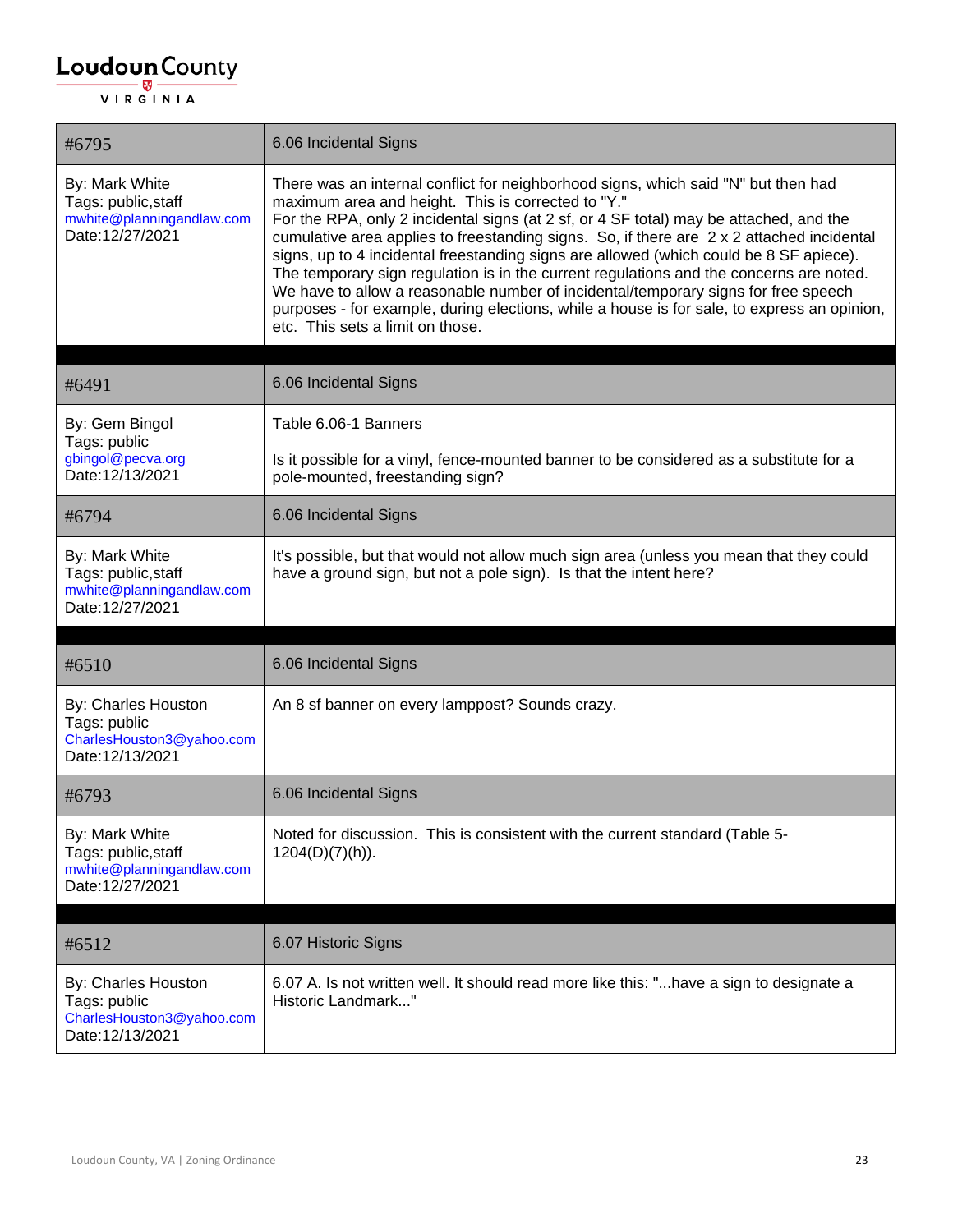#### $\underbrace{\textbf{Loudoun}\xspace}_{\text{VIR GINIA}}$

| #6802                                                                                                 | 6.07 Historic Signs                                                                                                                                                                                                                                                                                                                                                                                                       |
|-------------------------------------------------------------------------------------------------------|---------------------------------------------------------------------------------------------------------------------------------------------------------------------------------------------------------------------------------------------------------------------------------------------------------------------------------------------------------------------------------------------------------------------------|
| By: Mark White<br>Tags: public, staff<br>mwhite@planningandlaw.com<br>Date:12/27/2021                 | This language reads that the sign designates the landmark? I don't follow. The draft<br>allows a property owner to apply to designate a sign as a landmark.                                                                                                                                                                                                                                                               |
| #6513                                                                                                 | 6.07 Historic Signs                                                                                                                                                                                                                                                                                                                                                                                                       |
| By: Charles Houston<br>Tags: public<br>CharlesHouston3@yahoo.com<br>Date:12/13/2021                   | 6.07 B and C. I see now that you are considering a sign to be an Historic Landmark.<br>Any example of one? Weird.                                                                                                                                                                                                                                                                                                         |
| #6801                                                                                                 | 6.07 Historic Signs                                                                                                                                                                                                                                                                                                                                                                                                       |
| By: Mark White<br>Tags: public, staff<br>mwhite@planningandlaw.com<br>Date:12/27/2021                 | Some communities protect signs in historic areas or on landmarks (such as painted<br>"ghost" signs for businesses or institutions that were part of the building or area's<br>history).                                                                                                                                                                                                                                   |
|                                                                                                       |                                                                                                                                                                                                                                                                                                                                                                                                                           |
| #6437                                                                                                 | 6.08 Illuminated and Digital Signs                                                                                                                                                                                                                                                                                                                                                                                        |
| By: John Merrithew<br>Tags: public<br>Date:12/9/2021                                                  | I forget the correct term but should we or do we have a limit on the rate at which a<br>display sign changes messages?                                                                                                                                                                                                                                                                                                    |
| #6804                                                                                                 | 6.08 Illuminated and Digital Signs                                                                                                                                                                                                                                                                                                                                                                                        |
| By: Mark White<br>Tags: public, staff<br>mwhite@planningandlaw.com<br>Date:12/27/2021                 | Yes - hold time (see C.2).                                                                                                                                                                                                                                                                                                                                                                                                |
| #6475                                                                                                 | 6.08 Illuminated and Digital Signs                                                                                                                                                                                                                                                                                                                                                                                        |
| By: Maura Walsh-Copeland<br>Tags: public<br>Maura@Walsh-<br>CopelandConsulting.com<br>Date:12/12/2021 | "6.08 ILLUMINATED AND DIGITAL SIGNS. Digital signs should not be allowed to<br>change messages continuously; this is a dangerous type of sign because of their<br>distractive nature. Many jurisdictions do prohibit them.<br>Constituent Comment: ""I recently saw a truck at the intersection of King and Market<br>Streets with the whole side of the truck (mid-sized) a digital screen. Try not looking at<br>it!""" |
| #6803                                                                                                 | 6.08 Illuminated and Digital Signs                                                                                                                                                                                                                                                                                                                                                                                        |
| By: Mark White<br>Tags: public, staff<br>mwhite@planningandlaw.com<br>Date:12/27/2021                 | This draft establishes a hold time consistent with VDOT standards. It's certainly<br>common to have longer hold times - such as 8 seconds (instead of 4).                                                                                                                                                                                                                                                                 |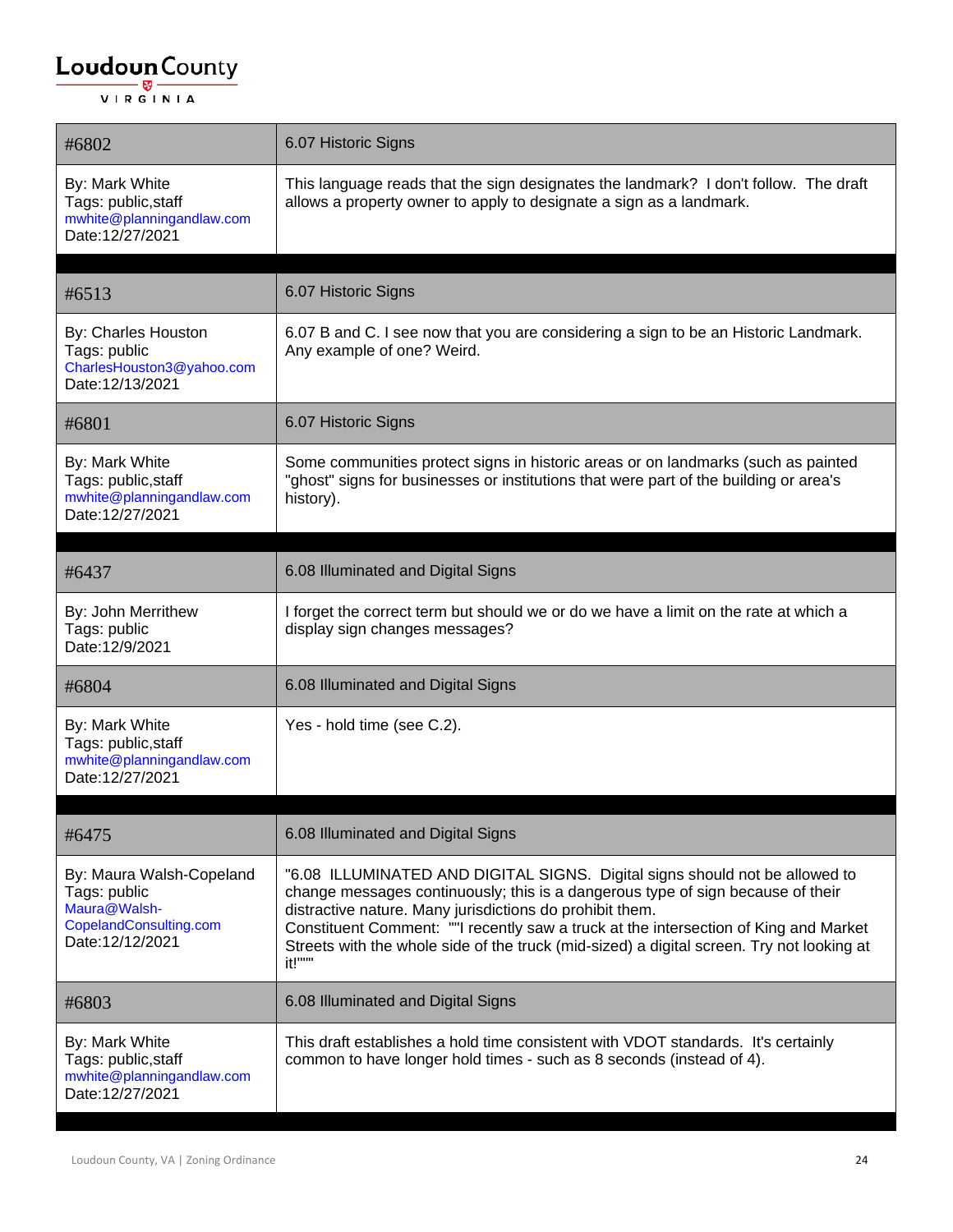| #6440                                                                                                 | 6.09 Sign Permits and Administration                                                                                                                                                                                                                                                                                                                                                                                                                                                                                                                                                                                                                                                                                              |
|-------------------------------------------------------------------------------------------------------|-----------------------------------------------------------------------------------------------------------------------------------------------------------------------------------------------------------------------------------------------------------------------------------------------------------------------------------------------------------------------------------------------------------------------------------------------------------------------------------------------------------------------------------------------------------------------------------------------------------------------------------------------------------------------------------------------------------------------------------|
| By: John Merrithew<br>Tags: public<br>Date:12/9/2021                                                  | Legislative review of sign plan or minor revisions is a terrible waste of time and money<br>in my opinion, particularly when it comes to number and size of signs. The Zoning<br>Administrator should be given more discretion to grant revisions and allow an applicant<br>to appeal to the BZA or PC.                                                                                                                                                                                                                                                                                                                                                                                                                           |
| #6736                                                                                                 | 6.09 Sign Permits and Administration                                                                                                                                                                                                                                                                                                                                                                                                                                                                                                                                                                                                                                                                                              |
| By: Mark White<br>Tags: public, staff<br>mwhite@planningandlaw.com<br>Date:12/23/2021                 | Noted - thanks!                                                                                                                                                                                                                                                                                                                                                                                                                                                                                                                                                                                                                                                                                                                   |
| #6476                                                                                                 | 6.09 Sign Permits and Administration                                                                                                                                                                                                                                                                                                                                                                                                                                                                                                                                                                                                                                                                                              |
| By: Maura Walsh-Copeland<br>Tags: public<br>Maura@Walsh-<br>CopelandConsulting.com<br>Date:12/12/2021 | "6.09 SIGN PERMITS AND ADMINISTRATION. C. Sign Development Plan (SIDP)<br>What is an example for 4.c. ""The plan must demonstrate compatibility with, and be<br>subordinate to, the structures and land uses<br>referenced by the sign""?"                                                                                                                                                                                                                                                                                                                                                                                                                                                                                        |
| #6735                                                                                                 | 6.09 Sign Permits and Administration                                                                                                                                                                                                                                                                                                                                                                                                                                                                                                                                                                                                                                                                                              |
| By: Mark White<br>Tags: public, staff<br>mwhite@planningandlaw.com<br>Date:12/23/2021                 | As part of a sign plan application, the applicant must demonstrate that the size,<br>location, and type of sign are compatible with and subordinate to the development they<br>will advertise. Signs should use materials, size, and location that are harmonious or<br>consistent with the development. For example, a plastic-cabinet pole sign with a face<br>that extends 10' above the front brick building facade is not compatible or subordinate<br>to the facade. However, a monument sign that is only 10' tall and 50' in area with a<br>brick background structure and a small digital portion of the face in front of a 35' tall<br>brick structure is subordinate to that structure, and likely compatible with it. |
| #6492                                                                                                 | 6.09 Sign Permits and Administration                                                                                                                                                                                                                                                                                                                                                                                                                                                                                                                                                                                                                                                                                              |
| By: Gem Bingol<br>Tags: public<br>gbingol@pecva.org<br>Date:12/13/2021                                | I agree with John on when the zoning administrator should be able to use discretion in<br>granting a minor modification.                                                                                                                                                                                                                                                                                                                                                                                                                                                                                                                                                                                                          |
| #6734                                                                                                 | 6.09 Sign Permits and Administration                                                                                                                                                                                                                                                                                                                                                                                                                                                                                                                                                                                                                                                                                              |
| By: Mark White<br>Tags: public, staff<br>mwhite@planningandlaw.com<br>Date:12/23/2021                 | Noted-thanks!                                                                                                                                                                                                                                                                                                                                                                                                                                                                                                                                                                                                                                                                                                                     |